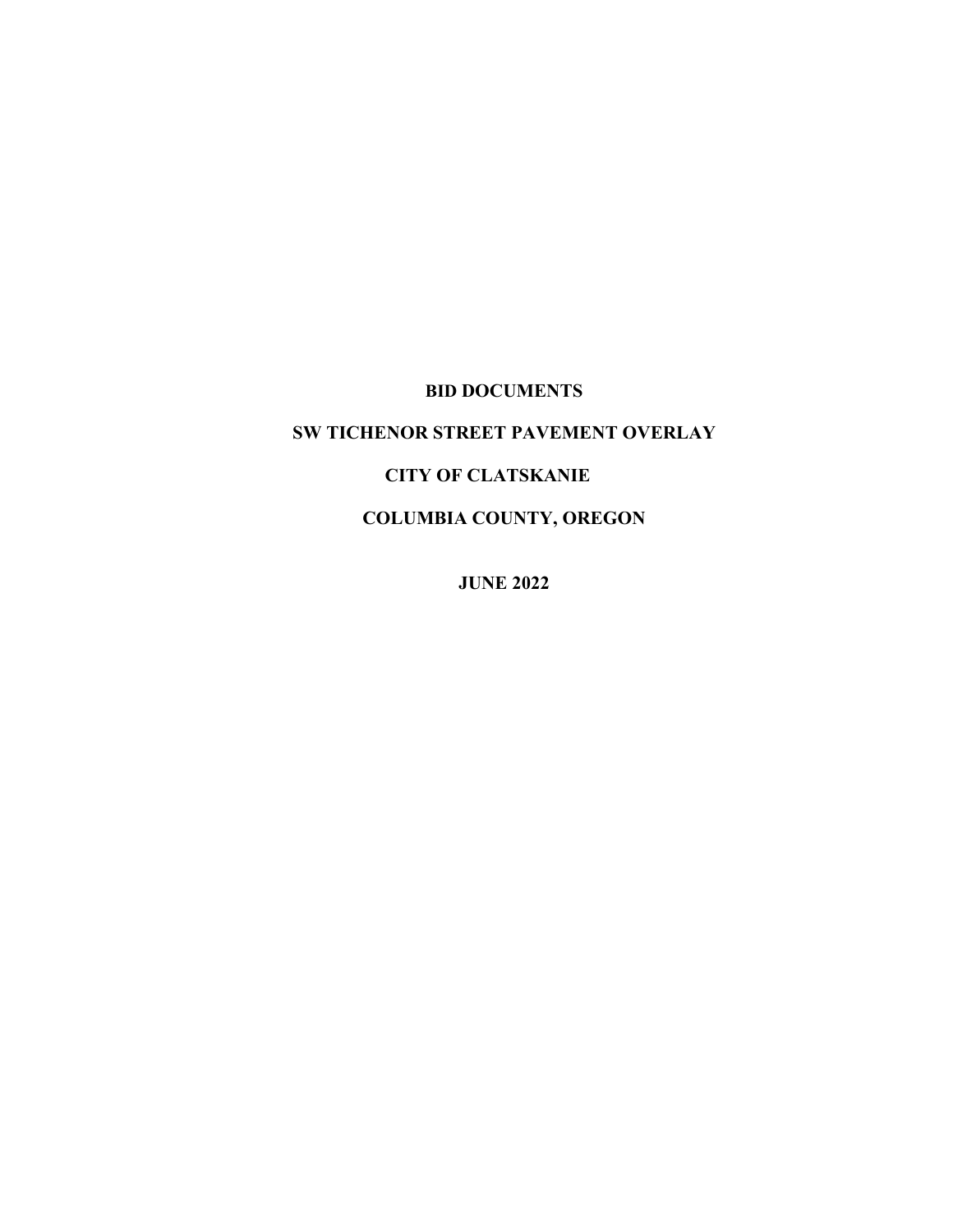# **TABLE OF CONTENTS**

NOTICE TO CONTRACTORS

INSTRUCTIONS TO BIDDERS

BID PROPOSAL

BID BOND

CONTRACT FOR CONSTRUCTION

CONSTRUCTION PERFORMANCE BOND

CONSTRUCTION PAYMENT BOND

STANDARD GENERAL CONDITIONS

SUPPLEMENTARY GENERAL CONDITIONS

TECHNICAL SPECIFICATIONS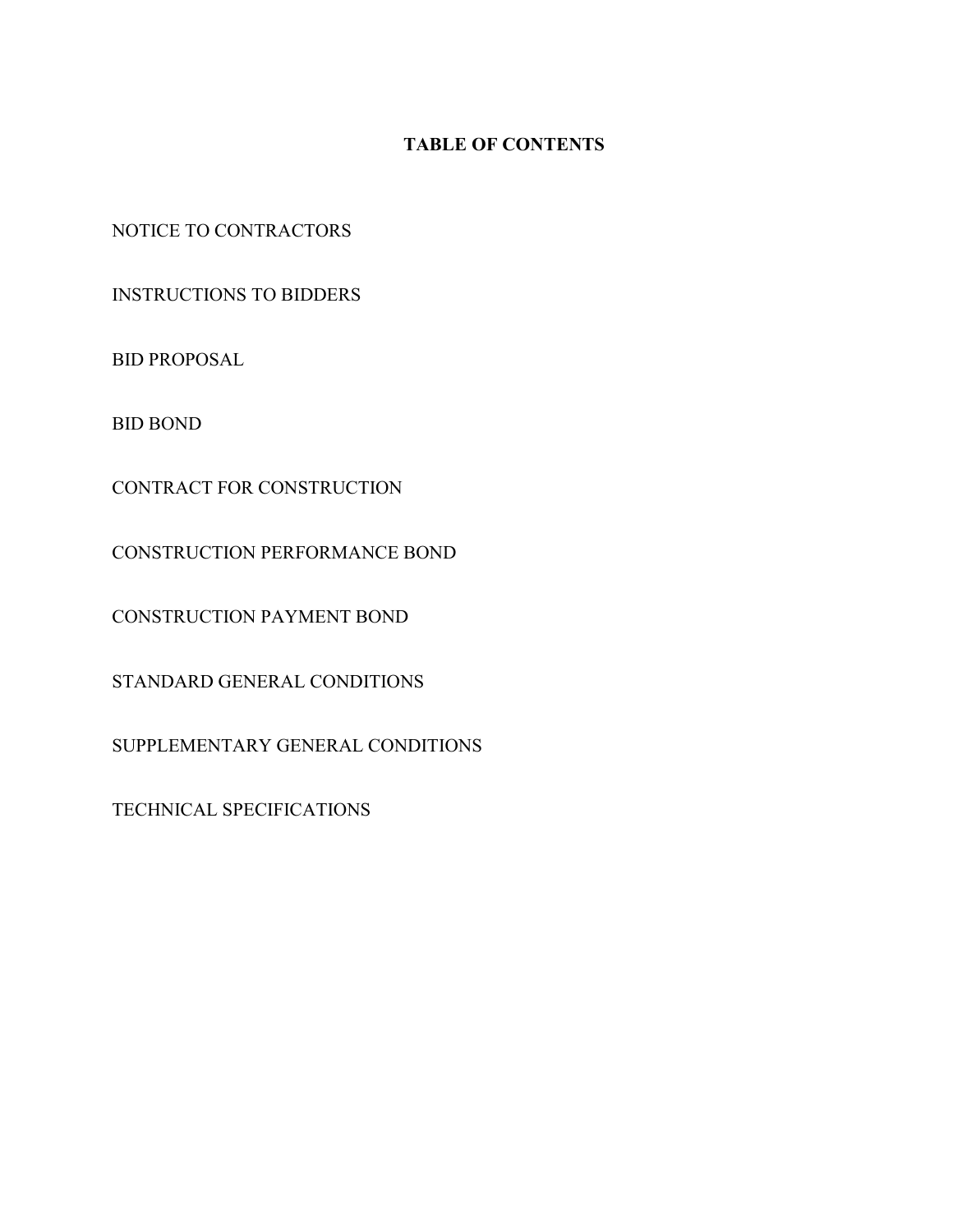# **NOTICE TO CONTRACTORS**

Sealed bids for the City of Clatskanie, **SW TICHENOR STREET Pavement Overlay,** will be received by the City of Clatskanie until 3:00 PM, June 23, 2022. Bids shall be addressed to Mr. Greg Hinkelman, City Manager, 75 South Nehalem Street, P.O. Box 9, Clatskanie, OR 97016. At 3:00 PM. Bids will be opened and read aloud in the City Hall Council Chambers, Clatskanie, OR.

The project consists generally of selected areas of asphalt grinding and repair and pavement overlay on SW TICHENOR STREET for the City of Clatskanie, in Columbia County, Oregon. Plans and specifications are available for review at the City of Clatskanie's administrative offices, located at 75 South Nehalem Street, Clatskanie, Oregon 97016, telephone number: (503) 728-2622. No bids shall be considered unless the Bidder is registered with the Construction Contractors Board as required by ORS 671.530.

To be considered, bids must follow bidding instructions including but not limited to completion of bidding forms provided and accompanied by a 10% bid security in favor of the City of Clatskanie. Each bidder must indicate in the space provided on the Bid Proposal whether they are a Resident or Non-Resident Bidder, pursuant to ORS 270.029. The successful bidder will be required to possess a current Clatskanie City Business License before finalizing the Contract Agreement with the City.

No bid shall be received or considered unless the bid contains a statement by the Bidder that the provisions of ORS 279.350 and Oregon Prevailing Wage Rates will be complied with if the amount of the bid equals or exceeds \$50,000. Oregon prevailing wage rates, published by the Oregon Bureau of Labor and Industries, are available on-line at [www.oregon.gov/BOLI.](http://www.oregon.gov/BOLI) **Within two (2) working hours after the date and time of the bid opening, the bidder shall submit to the City of Clatskanie a disclosure of the first tier subcontractors, pursuant to ORS 279C.370. Failure to submit the firsttier subcontractor list will constitute a non-responsive bid. If there is no first-tier subcontractors mark "NONE" on the submittal.** 

The City of Clatskanie reserves the right to reject any or all bids not in compliance with all prescribed bidding procedures and requirements, may reject for good cause any and all bids upon a finding of the agency it is in the public interest to do so, and may waive all informalities. No bidder may withdraw or modify his bid prior to the lapse of thirty (30) days after the bid opening.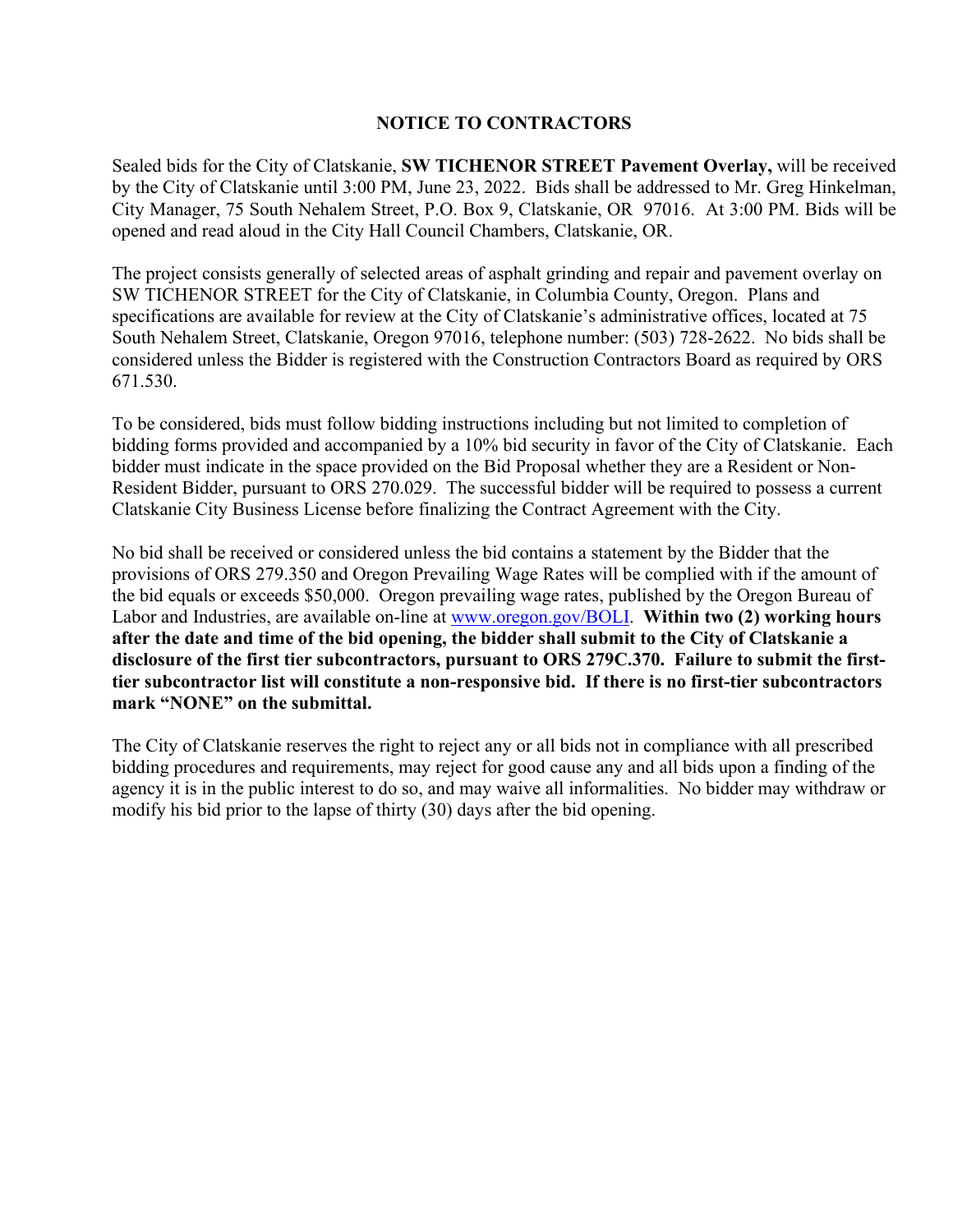## **INSTRUCTIONS TO BIDDERS**

### **1. Article 1 – Defined Terms**

Terms used in these Instructions to Bidders, which are defined in the Standard General Conditions of the Construction Contract (2007 edition), have the meanings assigned to them in the General Conditions. The term "Bidder" means one who submits a Bid directly to OWNER, as distinct from a sub-bidder, who submits a bid to the Bidder. The term "Successful Bidder" means the lowest, qualified, responsible, and responsive Bidder to whom OWNER (on the basis of OWNER'S evaluation as hereinafter provided) makes an award. The term "Bidding Documents" includes the Advertisement or Notice To Contractors, Instructions To Bidders, the Bid Form, and the proposed Contract Documents (including all Addenda issued prior to receipt of Bids).

# **2. Article 2 – Copies Of Bidding Documents**

- a. Complete sets of Bidding Documents in the number and for the sum, if any, stated in the Advertisement or Notice To Contractors may be obtained from the City of Clatskanie (OWNER)
- b. Complete sets of Bidding Documents must be used in preparing Bids. Neither OWNER nor ENGINEER assumes any responsibility for errors or misinterpretations resulting from the use of incomplete sets of Bidding Documents.
- c. OWNER and ENGINEER, in making copies of Bidding Documents available on the above terms, do so only for the purpose of obtaining Bids on the Work and do not confer a license or grant for any other use.

# **3. Article 3 – Qualifications Of Bidders**

Project bidders must have experience as a General Contractor, in the construction of pavement structures, including asphalt grinding and Asphalt Concrete Pavement (ACP) overlays.

### **4. Article 4 – Examination Of Contract Documents And Site**

- a. It is the responsibility of each Bidder before submitting a Bid, to (a) examine the Contract Documents thoroughly, (b) visit the site to become familiar with local conditions that may affect cost, progress, performance, or furnishing of the Work, (c) consider Federal, State, and Local Laws and Regulations that may affect cost, progress, performance, or furnishing of the Work, (d) study and carefully correlate Bidder's observations with the Contract Documents, and (e) notify ENGINEER of all conflicts, errors, or discrepancies in the Contract Documents.
- b. Information and data reflected in the Contract Documents with respect to Underground Facilities at or contiguous to the site is based upon information and data furnished to OWNER and ENGINEER by owners of such Underground Facilities or others, and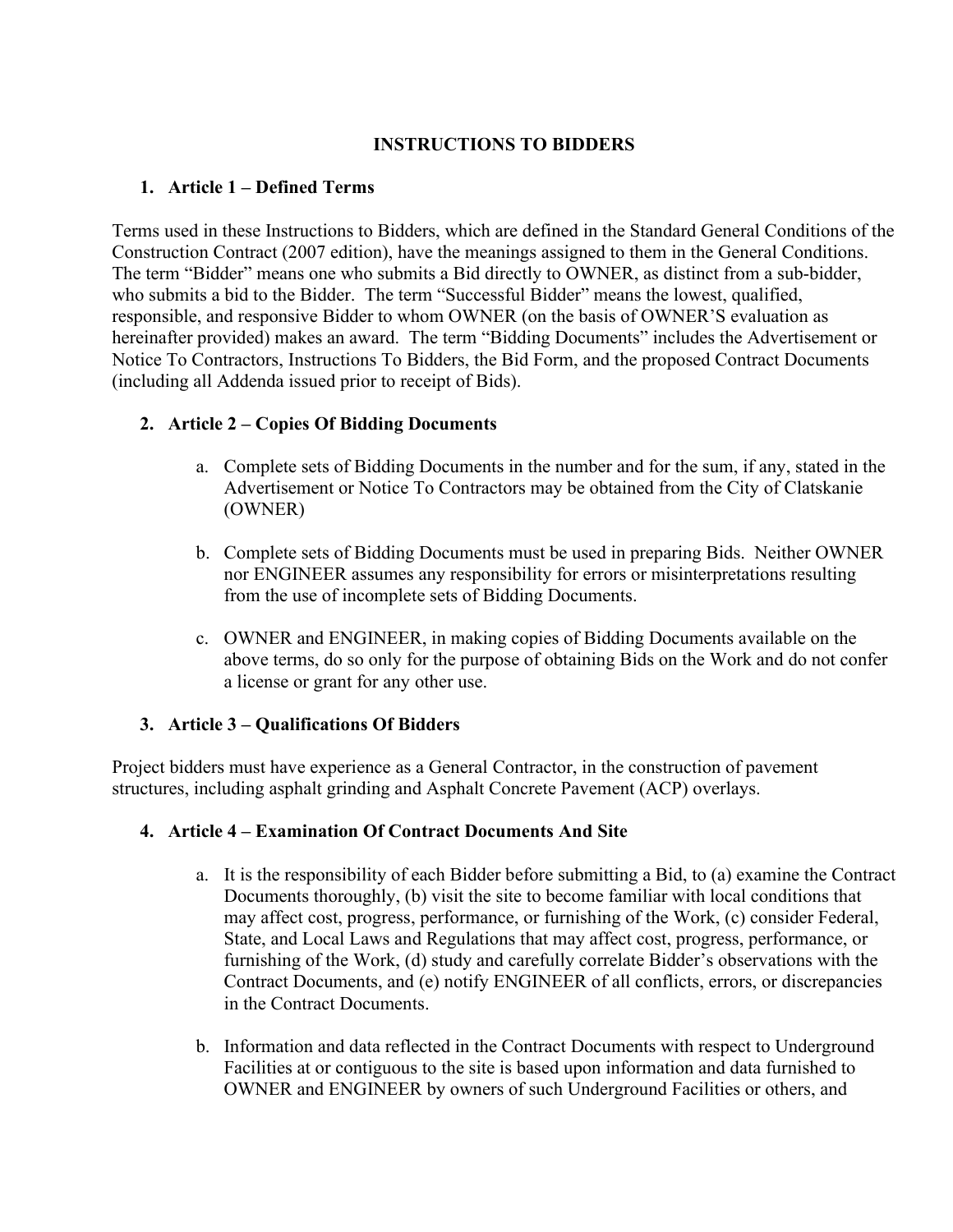OWNER does not assume responsibility for the accuracy or completeness thereof unless it is expressly provided otherwise in the Supplementary Conditions.

- c. Provisions concerning responsibilities for the adequacy of data furnished to prospective Bidders on subsurface conditions, Underground Facilities, and other physical conditions, and possible changes in the Contract Documents due to differing conditions appear in Paragraph 4.02 and 4.03 of the General Conditions.
- d. Before submitting a Bid, each Bidder will be responsible to make or obtain such explorations, tests, and data concerning physical conditions (surface, subsurface, and Underground Facilities) at or contiguous to the site, or otherwise which may affect cost, progress, performance, or furnishing the Work and which Bidder deems necessary to determine its Bid for performing and furnishing the Work in accordance with the time, price, and other terms and conditions of the Contract Documents.
- e. On request, in advance, OWNER will provide each bidder access to the site to conduct such explorations and tests, as Bidder deems necessary for submission of a Bid. Bidder shall fill all holes, clean up, and restore the site to its former condition upon completion of such explorations.
- f. The lands upon which the Work is to be performed, rights-of-way and easements for access thereto, and other land designated for use by the CONTRACTOR in performing the Work are identified in the Contract Documents. All additional lands and access thereto required for temporary construction facilities or storage of materials and equipment are to be provided by CONTRACTOR. Easements for permanent structures or permanent changes in existing structures are to be obtained and paid for by OWNER, unless otherwise provided in the Contract Documents.
- g. The submission of a bid will constitute an incontrovertible representation by Bidder that Bidder has complied with every requirement of this Article 4, that without exception the Bid is premised upon performing and furnishing the Work required by the Contract Documents and such means, methods, techniques, sequences, or procedures of construction as may be indicated in or required by the Contract Documents, and that the Contract Documents are sufficient in scope and detail to indicate and convey understanding of all terms and conditions for performance and furnishing of the Work to complete the project.

### **5. Article 5 – Interpretations And Addenda**

a. All questions about the meaning or intent of the Contract Documents are to be directed to ENGINEER. Interpretations or clarifications considered necessary by ENGINEER in response to such questions will be issued by Addenda mailed or delivered to all parties recorded by ENGINEER as having received the Bidding Documents. Questions received less than seven (7) days prior to the date for the opening of Bids may not be answered. Only questions answered by formal written Addenda will be binding. Oral and other interpretations or clarifications will be without legal effect.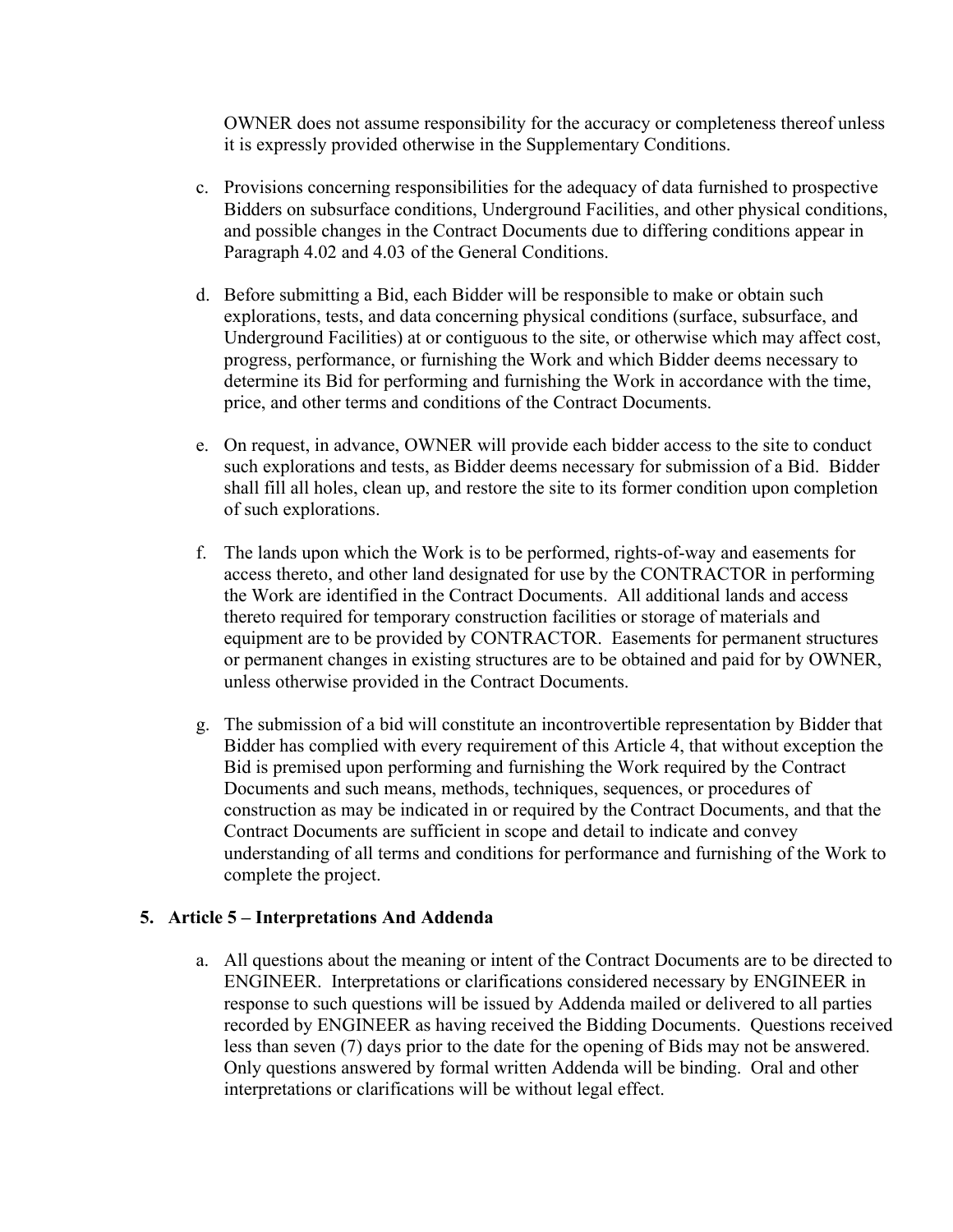b. Addenda may also be issued to modify the Bidding Documents as deemed advisable by OWNER and ENGINEER.

# **6. Article 6 – Bid Security**

- a. Bid Security in the amount of ten percent (10%) of the Base Bid must accompany each Bid Proposal. Bid Security may be in the form of a surety bond, cashier's check, or certified check, but if it is a surety bond, it will comply with the requirements of Paragraph 5.01 of the General Conditions. If a surety bond is submitted as Bid Security, it shall be written on **AIA Document A310**, Bid Bond, or similar instrument and the attorney-in-fact who executes the bond shall affix to the bond a current copy of his power of attorney.
- b. The Bid Security of the Successful Bidder will be retained until such Bidder has executed the Agreement and furnished the required contract security, whereupon the Bid Security will be returned. If the Successful Bidder fails to execute and deliver the Agreement and furnish the required contract security within fifteen (15) days after the Notice of Award, OWNER many annul the Notice of Award and the Bid Security of the Bidder will be forfeited. The Bid Security of other Bidders whom the OWNER believes to have a reasonable chance of receiving the award may be retained by the OWNER until the earlier of the seventh  $(7<sup>th</sup>)$  day after the Effective Date of the Agreement or the thirty-first  $(31<sup>st</sup>)$  day after the Bid opening, whereupon Bid Security furnished by such Bidders will be returned. Bid Security and Bids which are not competitive, will be returned within seven (7) days after the Bid opening.

# **7. Article 7 – Contract Time**

The number of days within which, or the dates by which the Work is to be substantially completed and also completed and ready for final payment (the Contract Time) are set forth in the Agreement.

# **8. Article 8 – Liquidated Damages**

Provision for liquidated damages, if any, are set forth in the Agreement.

# **9. Article 9 - Substituting "Or Equal" Items**

The materials and equipment described in the Bidding Documents establish a standard of required function, dimension, appearance, and quality to be met by any proposed substitution. All materials and equipment shall be as specified "or equal", without regard to the presence or lack of "or equal" verbiage in the specific specification.

No material or equipment will be considered "or equal" unless written request for approval has been submitted by the Bidder, Manufacturer, Manufacturer's Representative or Supplier and has been received by the ENGINEER at least seven (7) days prior to the date for receipt of Bids. Each such request shall include the name of the material or equipment for which it is to be considered an "or equal"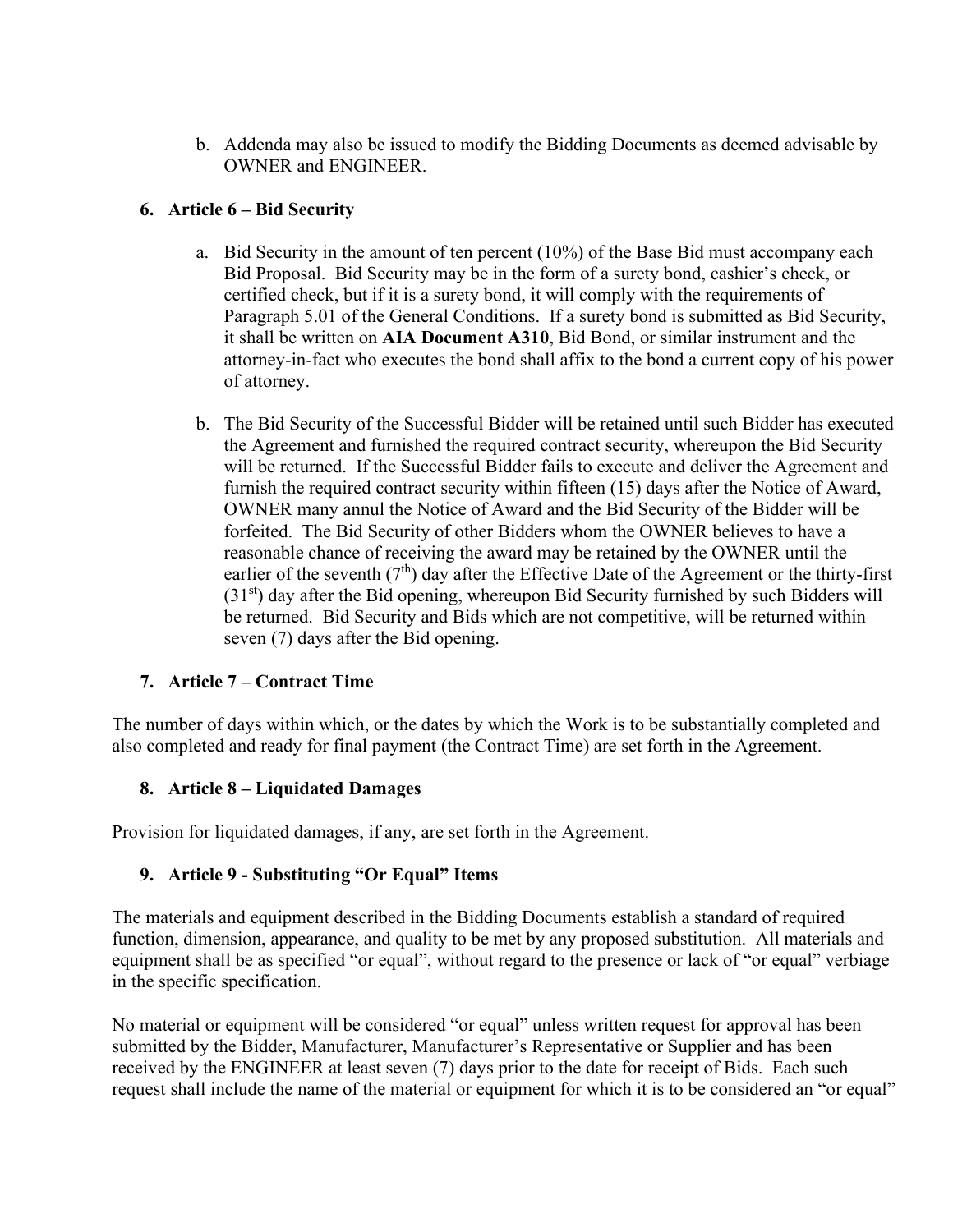and a complete description of the proposed item, including drawings, cuts, performance and test data, and any other information necessary for an evaluation. The request for approval shall also include a complete description of how the proposed item deviates from the Technical Specifications. A statement setting forth any changes in other materials, equipment, or Work that incorporation of the "or equal" item would require shall be included.

The burden of proof of the merit of the proposed "or equal" item is upon the individual who provides the written request. The ENGINEER'S decision of approval or disapproval of any material or equipment to be considered an "or equal" shall be final. If ENGINEER approves any material or equipment to be considered an "or equal", such approval will be set forth in an Addendum issued to all prospective Bidders. Bidders shall not rely upon approvals made in any other manner.

Approval of material or equipment to be considered an "or equal" shall allow the CONTRACTOR to propose the use of said material or equipment in accordance with Paragraph 6.05 of the General Conditions.

# **10. Article 10 - Subcontractors, Suppliers, And Others**

- a. The OWNER requires the identity of certain Subcontractors, Suppliers, and other persons and organizations (including those who are to furnish principal items of material and equipment) to be submitted to OWNER in advance of the Notice of Award. The apparent Successful Bidder, and any other Bidder so requested, shall, within two (2) hours after the Bid opening, submit to the OWNER a list of all first-tier Subcontractors, pursuant to ORS 279C.370. Within seven (7) days after the bid opening, the apparent Successful Bidder and any other Bidder so requested, shall submit to OWNER a list of Suppliers and other persons or organizations proposed for those portions of the Work for which identification is required. Such list shall be accompanied by an experience statement with pertinent information regarding similar projects and other evidence of qualification of each such Supplier and other persons or organizations if requested by OWNER.
- b. If OWNER or ENGINEER, after due investigation, has reasonable objection to any proposed Subcontractor, Supplier, or other persons and organizations, may before the Notice of Award is given, request the apparent Successful Bidder to submit an acceptable substitute, in which case the apparent Successful Bidder shall submit an acceptable substitute, that Bidder's bid price will be increased (or decreased) by the difference in cost occasioned by such substitution and OWNER may consider such price adjustment in evaluating Bids and making the contract award. If apparent Successful Bidder declines to make any such substitution, OWNER may award the contract to the next lowest Bidder that proposes to use acceptable Subcontractors, Suppliers, and other persons or organizations. The declining to make requested substitutions will not constitute grounds for sacrificing the Bid Security of any Bidder.
- c. Any Subcontractor, Supplier, or other persons or organizations listed and to whom OWNER or ENGINEER does not make written objection prior to giving the Notice of Award will be deemed acceptable to OWNER and ENGINEER, subject to revocation of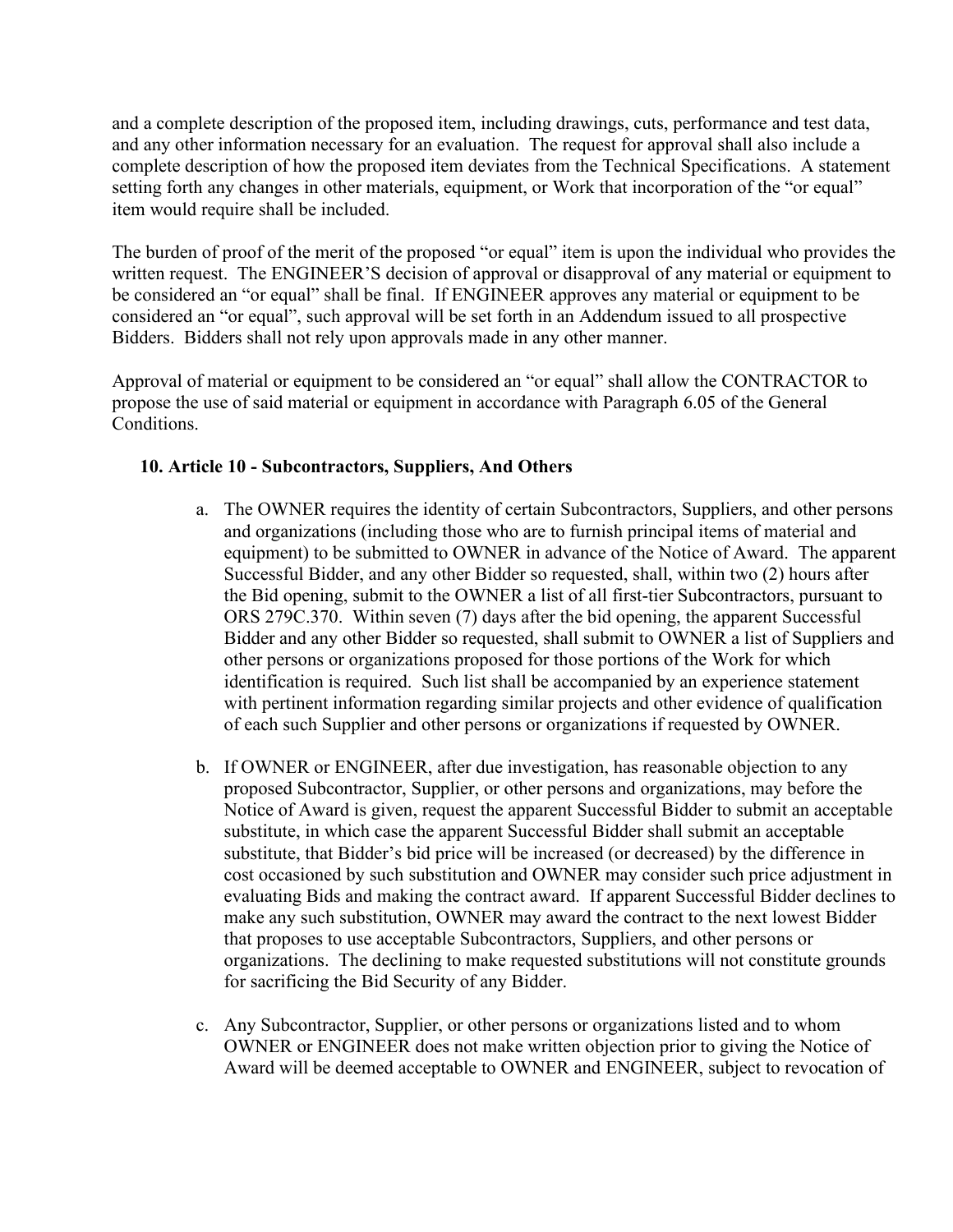such acceptance after the Effective Date of the Agreement as provided in Paragraph 6.06B of the General Conditions.

# **11. Article 11 – Bid Form**

- a. The Bid Form is included with the Bidding Documents; additional copies may be obtained from ENGINEER (or the issuing office).
- b. Bid Forms must be completed in ink.
- c. Bids by corporations must be executed in the corporate name by the president or a vicepresident (or other corporate officer accompanied by evidence of authority to sign) and the corporate seal must be affixed and attested by the secretary or an assistant secretary. The corporate address and state of incorporation must be shown below the signature.
- d. Bids by partnerships must be executed in the partnership name and signed by a partner, whose title must appear under the signature and the official address of the partnership must be shown below the signature.
- e. All names must be typed or printed below the signature.
- f. The bid shall contain an acknowledgement of receipt of all Addenda (the numbers of which must be filled on the Bid Form).
- g. The address and telephone number for communications regarding the Bid must be shown.

# 12. **Article 12 – Submission of Bids**

To be responsive, bids shall be submitted at the time and place identified in the NOTICE TO CONTRACTORS, be executed as detailed in these Instructions To Bidders, and shall be enclosed in an opaque sealed envelope, marked with the Project Title (and, if applicable, the designated portion of the Project for which the Bid is submitted) and name and address of the Bidder and accompanied by the Bid Security and other required documents. If the Bid is sent through the mail or other delivery system, the sealed envelope shall be enclosed in a separate envelope with the notation "BID ENCLOSED" on the face of it.

# 13. **Article 13 – Modification And Withdrawal Of Bids**

- 13.1 Bid may be modified or withdrawn by an appropriate document duly executed (in the manner that a Bid must be executed) and delivered to the place where the Bids are to be submitted at any time prior to the opening of the Bids.
- 13.2 If, within twenty-four (24) hours after Bids are opened, any Bidder files a duly signed, written notice with OWNER and promptly thereafter demonstrates to the reasonable satisfaction of OWNER that there was a material and substantial mistake in the preparation of its Bid, that Bidder may withdraw its Bid and the Bid Security will be returned.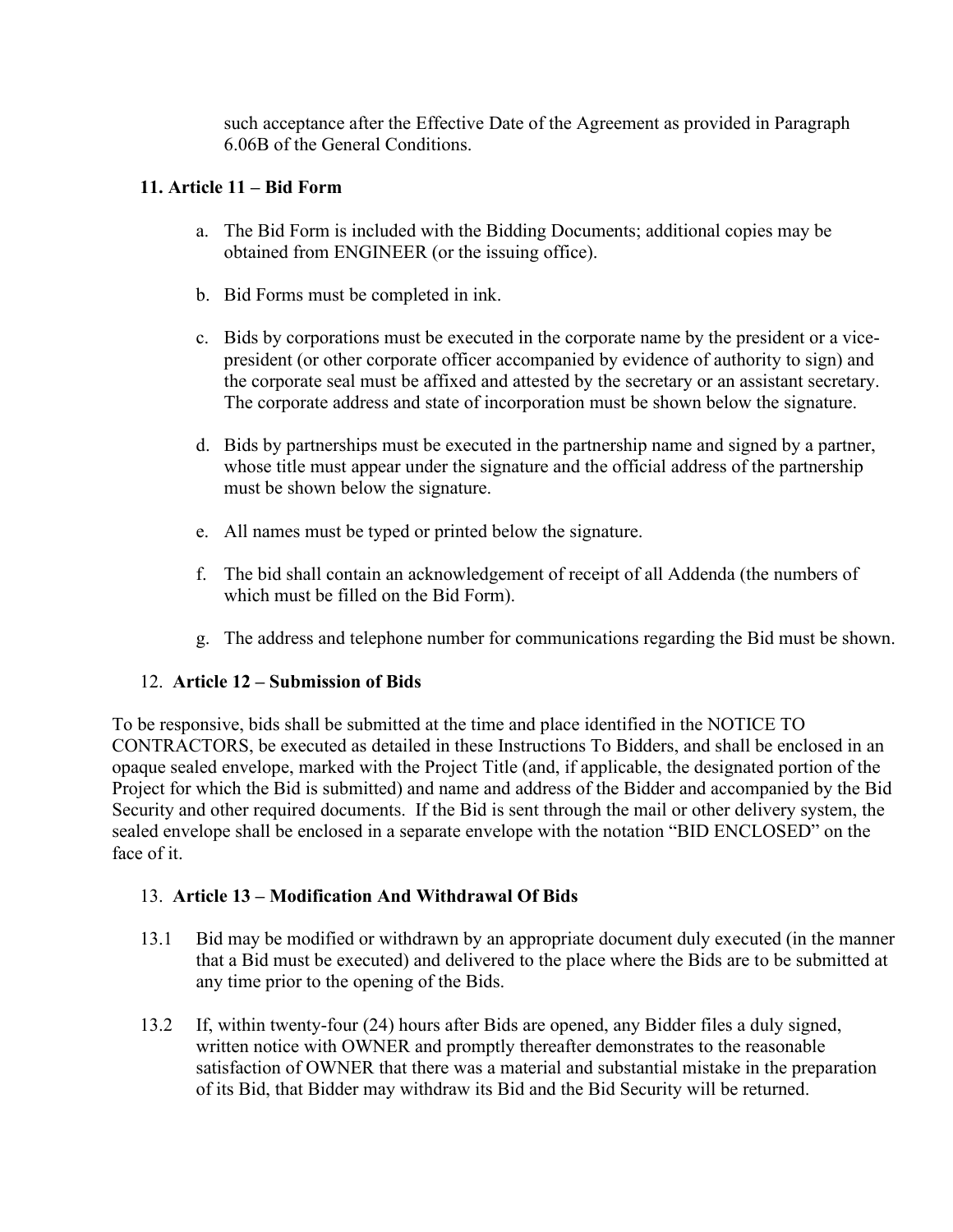Thereafter, that Bidder will be disqualified from further bidding on the Work to be provided under the Contract Documents.

### 14. **Article 14 – Opening Of Bids**

Bids will be opened and read aloud publicly. An abstract of the amounts of the base Bids and major alternates (if any) may be available to Bidders after the opening of the Bids.

### 15. **Article 15 - Bids To Remain Subject To Acceptance**

All bids will remain subject to acceptance for thirty (30) days after the day of the Bid opening, but OWNER may, in its sole discretion, release any Bid and return the Bid Security prior to that date.

### 16. **Article 16 – Award Of Contract**

- 16.1 OWNER reserves the right to reject any and all Bids, to waive any and all informalities not involving price, time, or changes in the Work, and to negotiate contract terms with the Successful Bidder. Bids, which are considered to be nonconforming, non-responsive, unbalanced, or conditional, will be rejected. Also, OWNER reserves the right to reject the Bid of any Bidder if OWNER believes that it would not be in the best interest of the Project to make an award to that Bidder, whether because the Bid is not responsive or the Bidder is unqualified or of doubtful financial ability or fails to meet any other pertinent standard or criteria established by OWNER. Discrepancies in the multiplication of units of Work and unit price will be resolved in favor of the unit prices. Discrepancies between the indicated sum of any column of figures and the correct sum thereof will be resolved in favor of the correct sum.
- 16.2 In evaluating Bids, OWNER will consider the qualifications of the Bidders, whether or not the Bids comply with the prescribed requirements, and such alternates, unit prices, and other data, as may be requested in the Bid Form or prior to the Notice of Award.
- 16.3 OWNER may consider the qualifications and experience of Subcontractors, Suppliers, and other persons and organizations proposed for those portions of the Work as to which the identity of Subcontractors, Suppliers, and other persons and organizations must be submitted as provided in the Supplementary Conditions.

OWNER also may consider the operating costs, maintenance requirements, performance data, and guarantees of major items of materials and equipment proposed for incorporation in the Work when such data is required to be submitted prior to the Notice of Award.

16.4 OWNER may conduct such investigations as OWNER deems necessary to assist in the evaluation of any Bid and to establish the responsibility, qualifications, and financial ability of Bidders, proposed Subcontractors, Suppliers, and other persons and organizations to perform and furnish the Work in accordance with the Contract Documents to OWNER'S satisfaction within the prescribed time.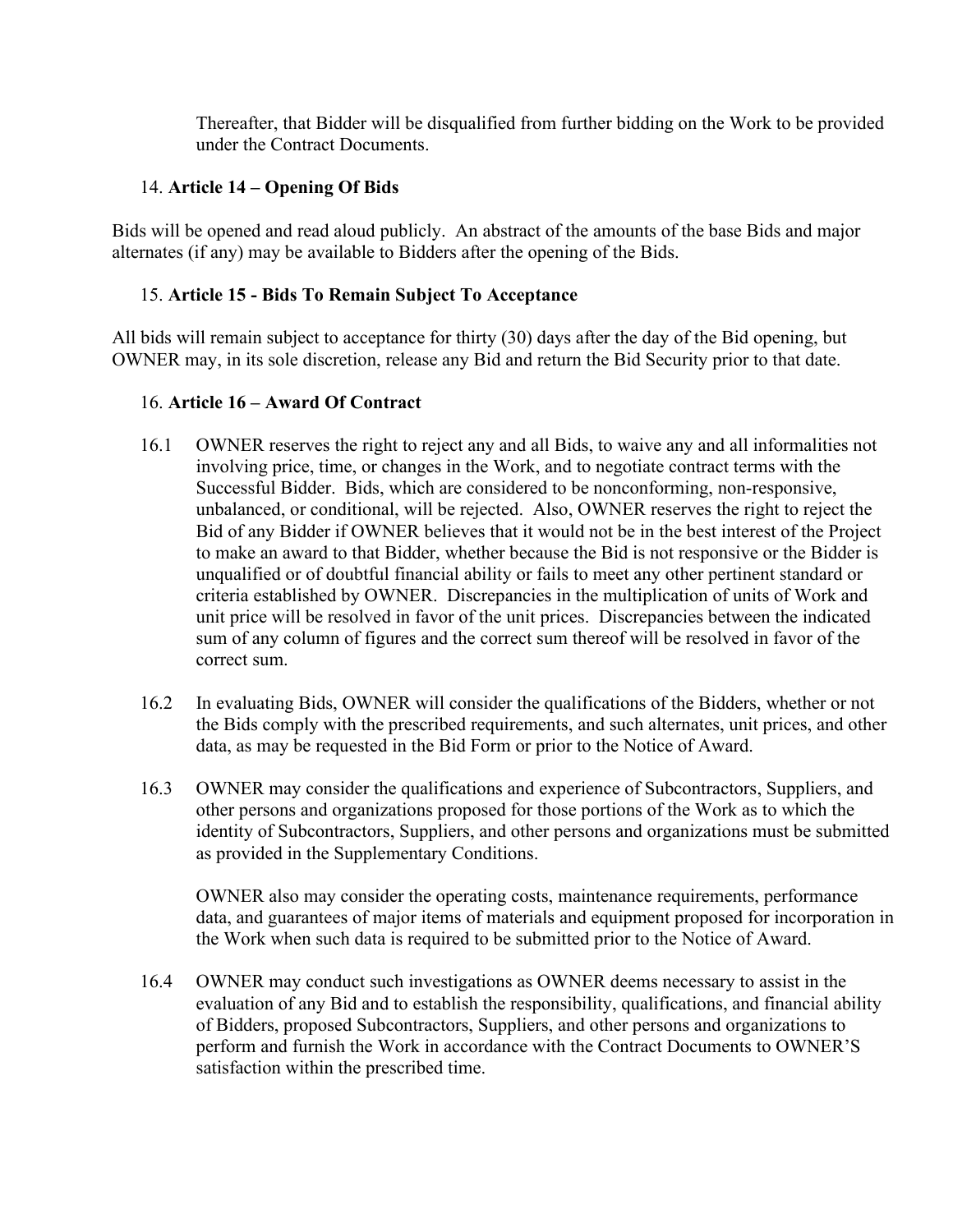- 16.5 If the contract is to be awarded, the award will be based upon the lowest responsive/responsible bid for the total of the Basic Bid and such alternates that in the sole judgment of the OWNER will best serve its interests.
- 16.6 If the Contract is to be awarded, OWNER will give the Successful Bidder a Notice of Award within thirty (30) days after the Bid opening.

# 17. **Article 17 – Contract Security**

Prior to execution of the Contract, the Bidder shall furnish separate bonds covering the faithful performance of the Contract and the payment of all obligations arising there under, each in an amount equal to 100 percent of the Contract Sum. The cost of furnishing such bonds shall be included in the Bid. The Surety issuing such bonds shall be licensed to issue bonds in the State of Oregon. Such bonds shall comply with the provisions of Paragraph 5.01 of the General Conditions.

# 18. **Article 18 – Signing Of Agreement**

When OWNER gives a Notice of Award to the Successful Bidder, it will be accompanied by three (3), unsigned counterparts of the Agreement with all other written Contract Documents attached. Within seven (7) days thereafter, CONTRACTOR shall sign and deliver the counterparts of the Agreement and attached documents to OWNER with the required Bonds. Within seven (7) days thereafter, OWNER shall deliver one fully signed counterpart to CONTRACTOR. Each counterpart is to be accompanied by a complete set of Drawings with appropriate identification.

# 19. **Article 19 – Conferences**

Either before or after the actual award of the Contract (but in any event prior to the start of Work at the site), the CONTRACTOR or his representative, and his subcontractors, shall attend a Pre-construction Conference with representatives of the OWNER, and the ENGINEER. The Conference will be held for review and acceptance of schedules referred to in Paragraph 2.06 of the General Conditions, to establish procedures for handling shop drawings and other submittals and for processing applications for payment, and to acquaint the participants with the general plan of contract administration and requirements under which the construction operation is to proceed. The date, time, and place of the Conference will be furnished to the CONTRACTOR by the OWNER. The CONTRACTOR will notify his subcontractors of the Conference and require their attendance.

# 20. **Article 20 – Identification**

- 20.1 The word "OWNER" as used herein refers to the City of Clatskanie, a municipal corporation. The OWNER shall be responsible for actions requested by the ENGINEER, including payment in accordance with the terms of the Contract.
- 20.2 The word "ENGINEER" as used throughout these documents refers to the City of Clatskanie's Public Works Director/City Engineer or his designee. All correspondence, notifications, and requests of the OWNER by the CONTRACTOR shall be through the ENGINEER.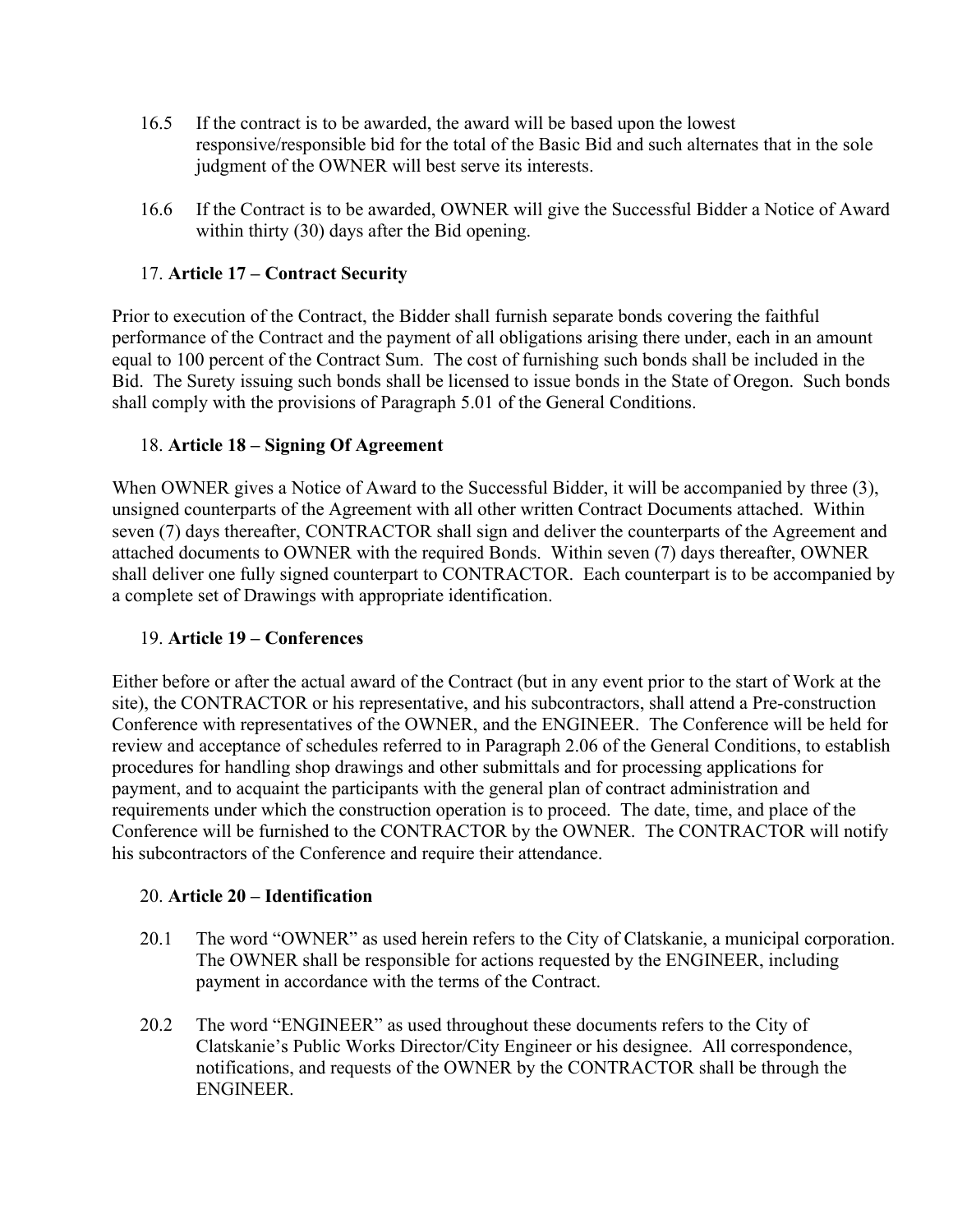20.3 The word "CONTRACTOR" refers to the corporation, partnership, or sole proprietorship which enters into a contractual obligation with the OWNER to complete the Work. Subcontractors will not be recognized.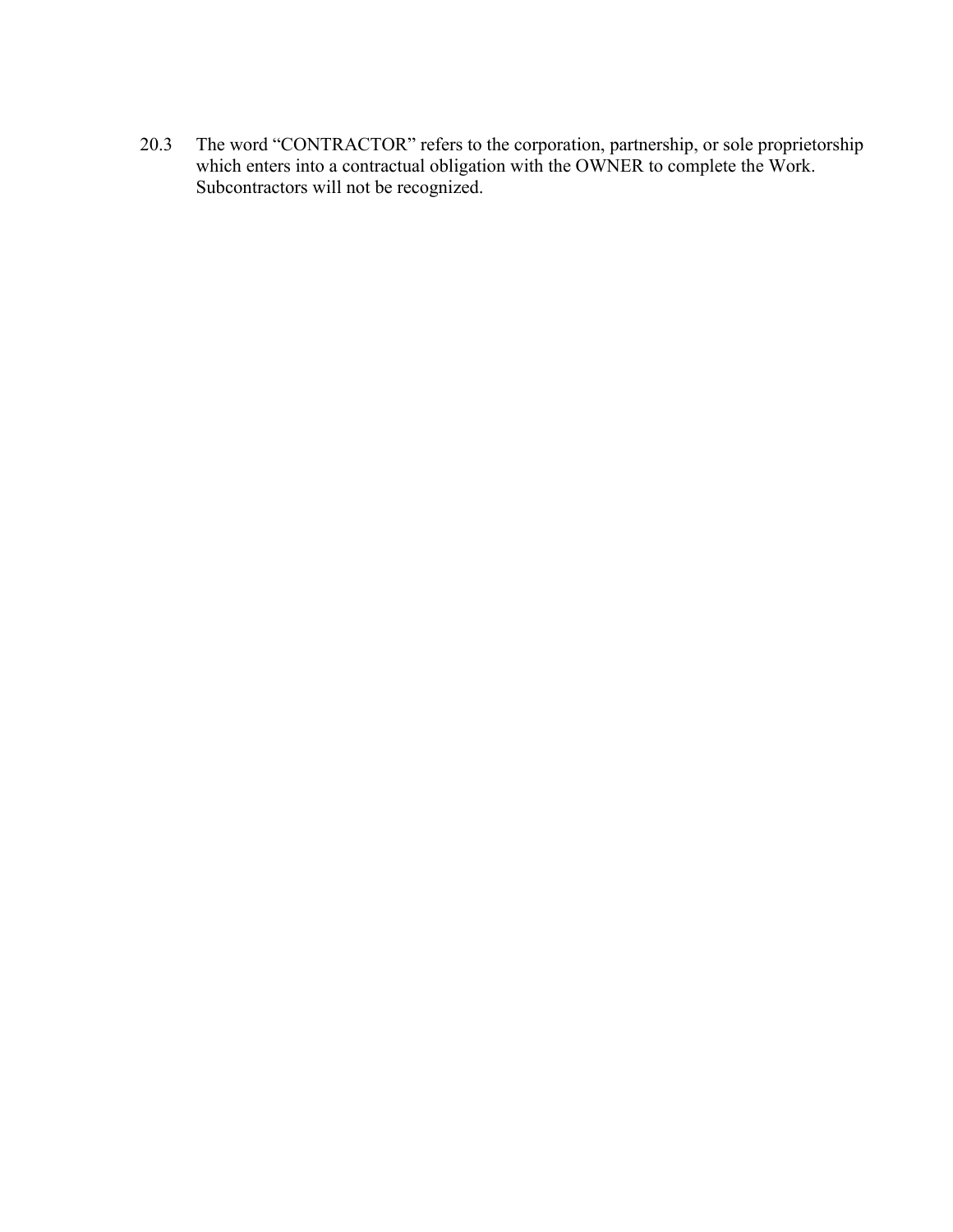### **BID PROPOSAL**

To: Mayor and City Council June June 3022 City of Clatskanie 75 South Nehalem Street P.O. Box 9 Clatskanie, OR 97016

The undersigned is a (indicate one):

( ) Resident ( ) Non-resident bidder

as defined by ORS 279.029, structured as (check one of the following and insert information required):

( ) a. A corporation organized and existing under the laws of the State of \_\_\_\_\_\_\_\_\_\_\_\_\_\_; or

( ) b. A partnership registered under the laws of the State of \_\_\_\_\_\_\_\_\_\_\_\_\_\_\_\_; or

( ) c. An individual doing business under an assumed name and registered under the laws of the State

of  $\qquad \qquad \ldots$ 

The undersigned Bidder declares that the only persons or parties interested in this proposal are those named herein, that this proposal is in all respects fair and without fraud and that it is made without collusion with any representative of the OWNER.

The Bidder further declares that: a) he has examined the plans, specifications, and other proposed contract documents; b) he has determined the extent, character, and location of the proposed Work, the nature and type of excavation to be done, the location and condition of existing streets and roadways giving access to the site of the Work, and topography of the site of the Work; and c) he has personally inspected the site of the Work and has satisfied himself as to the conditions of the Work and understands the listing of materials included herein is brief and is intended only to associate the said quantities with detailed requirements of the Contract Documents.

The Bidder does herby propose to furnish all materials, tools, equipment, and appliances, and to perform all labor and work necessary to fabricate and install the items for the project entitled:

# **CITY OF CLATSKANIE**

# **SW TICHENOR STREET PAVEMENT OVERLAY**

and all specified work appurtenant thereto, and in connection with this project for the OWNER within the time limit specified, and in accordance with plans, specifications, and change order documents prepared by the ENGINEER for the sums set forth in the following schedule of prices, it being understood that the unit prices are independent of the exact quantities involved and that they represent a true measure of the labor and materials required to perform the Work.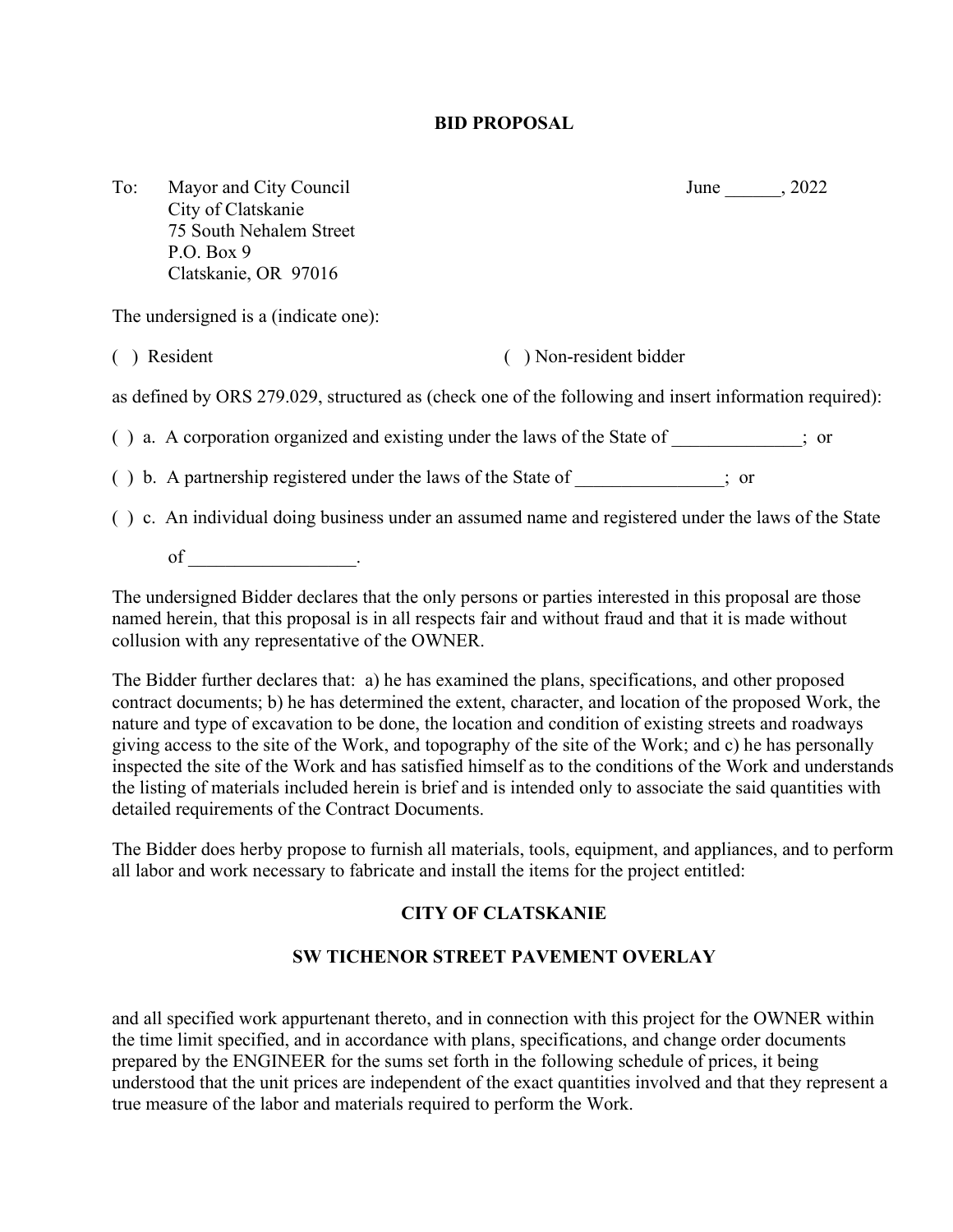The Successful Bidder agrees that if this proposal is accepted, Bidder will execute the required documents and supply the required submittal information as specified herein, within the time frames established herein.

The Successful Bidder agrees to be complete with the Work no later than September 15, 2022.

In the event the Successful Bidder fails to achieve final completion of the Work within the time limits specified, liquidated damages shall be paid to the OWNER or deducted from amounts due the CONTRACTOR at the rate of three hundred dollars (\$300.00) per calendar day, until the Work is finally complete as specified herein.

The undersigned hereby proposes to furnish all equipment, material, and labor required to complete all work on the City of Clatskanie project in strict conformance with the requirements of the Contract Documents, as detailed herein for the following pricing: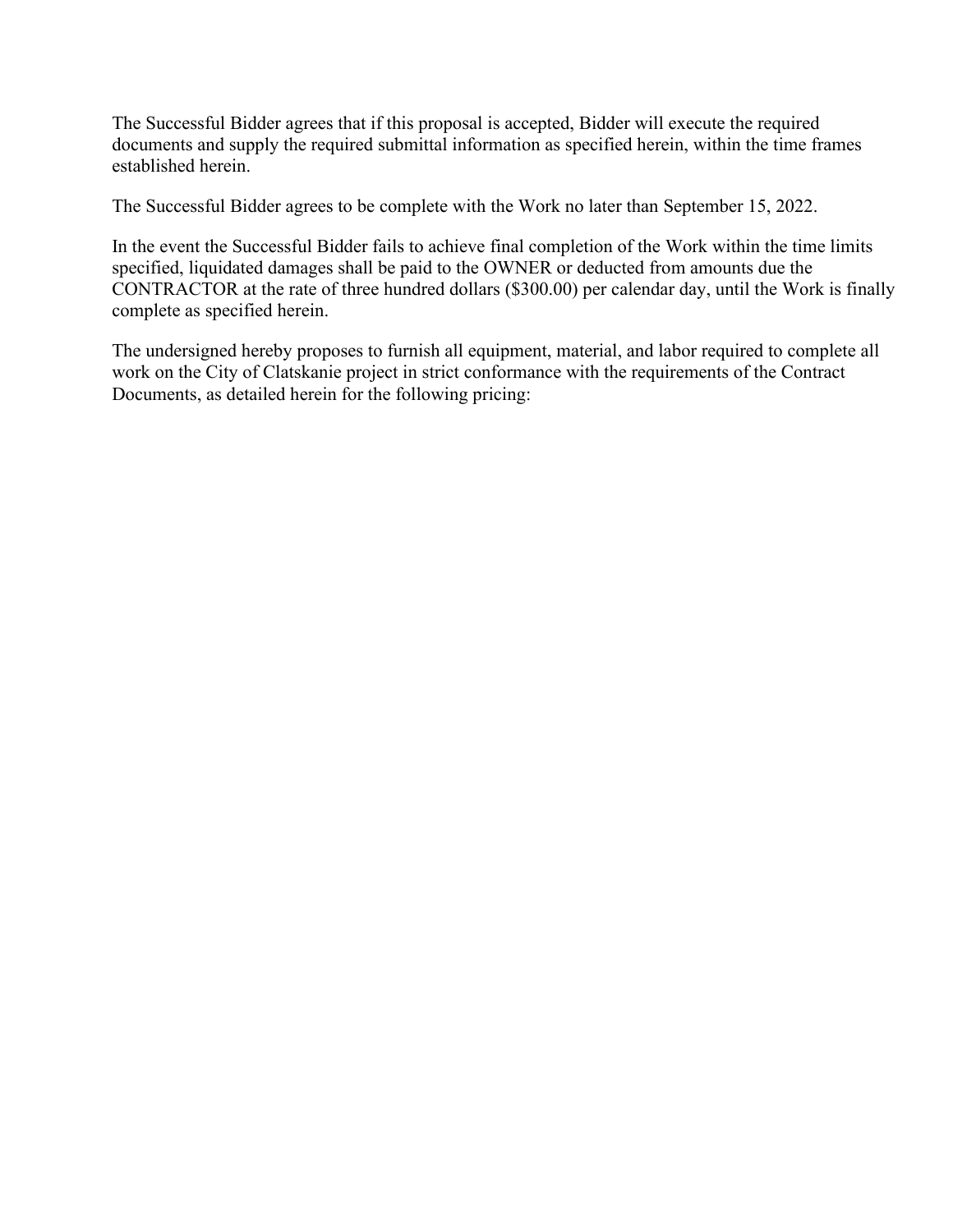#### **BID FORM**

|                                | <b>Item No. - Description</b>                                                                                                                         | Quantity - | <u>Unit</u> | Unit<br>$\overline{\text{Cost}}$ | <b>Total</b><br><b>Cost</b> |
|--------------------------------|-------------------------------------------------------------------------------------------------------------------------------------------------------|------------|-------------|----------------------------------|-----------------------------|
| 1.                             | Mobilization, Bonds, etc.                                                                                                                             | ALL        | LS          |                                  |                             |
| 2.                             | <b>Traffic Control</b>                                                                                                                                | <b>ALL</b> | LS          |                                  |                             |
| 3.                             | Sidewalk and Curb Removal<br>and Replace Concrete Ramp<br>-Removal and replace with ADA<br>Ramp Redesign and slurry seal of<br>worn sidewalk sections | 525        | <b>SF</b>   |                                  |                             |
| 4.                             | Remove and replace vertical curb                                                                                                                      | 65         | LF          |                                  |                             |
| 3.                             | Cold Plane Pavement Removal<br>$0 - 2$ " Transitions (Butt Joints)                                                                                    | 2400       | SY          |                                  |                             |
| 4.                             | HMA 4" Pavement Repair                                                                                                                                | 37,000 SF  |             |                                  |                             |
| 5.                             | <b>Asphalt Concrete</b><br>Pavement Overlay 2"                                                                                                        | 1000       | <b>TON</b>  |                                  |                             |
| 6.                             | Water Valve Box Adjustment                                                                                                                            | 11         | EA          |                                  |                             |
| 7.                             | Manhole Cover Adjustment                                                                                                                              | $\tau$     | EA          |                                  |                             |
| 8.                             | Striping $-4$ " Skip $-400$ LF<br>11 Stop Bars<br>2 Cross Walks                                                                                       | 1          | LS          |                                  |                             |
| <b>TOTAL BID (IN FIGURES):</b> |                                                                                                                                                       |            |             | \$                               |                             |

Accompanying herewith is Bid Security, which is equal to ten percent (10%) of the total amount of the bid.

The undersigned agrees, if awarded the Contract, to execute and deliver to the OWNER within seven (7) days after receiving the Contract forms, the Contract For Construction.

The undersigned certifies that (1) this Bid has been arrived at independently and is being submitted without collusion and without any agreement, understanding, or planned common course of action with any other vendor of materials, supplies, equipment, or service described in the Notice To Contractors designed to limit independent bidding or competition; (2) the contents of this Bid have not been communicated by the undersigned or its employees or agents to any person not an employee or agent of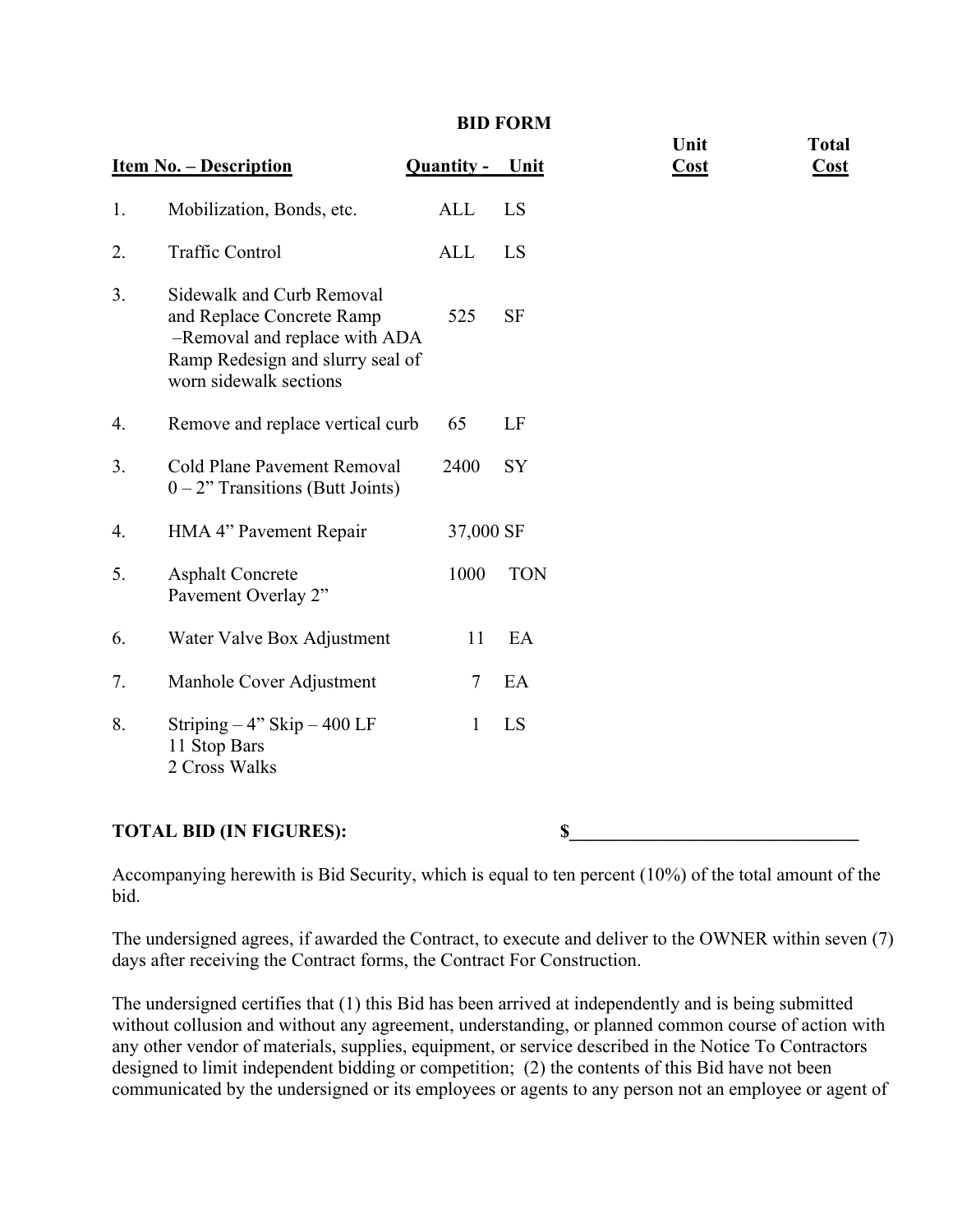the undersigned or its surety on any bond furnished with the Bid and will not be communicated to such person prior to the official opening of the bids; and (3) if awarded the Contract, he will complete the Work within the specified date set forth in the Contract For Construction.

The undersigned certifies that he has duly considered the following Addenda to the specifications:

Addenda No.  $\qquad \qquad$  to Addenda No.  $\qquad \qquad$  inclusive.

**The undersigned agrees, if awarded the Contract and the total bid amount is equal to or exceeds \$50,000 that he will comply with the provisions of the Contract Documents and will comply with the provisions of ORS 279.350 and Oregon Prevailing Wage Rates.**

| <b>NAME OF FIRM:</b>                                                                                                                 |                                                                         |  |  |  |  |
|--------------------------------------------------------------------------------------------------------------------------------------|-------------------------------------------------------------------------|--|--|--|--|
| BY: (Signature)                                                                                                                      | If Bid is by a partnership, then one of the partners must sign the Bid. |  |  |  |  |
| <b>NAME:</b><br><u> 1989 - Andrea State Barbara, amerikan personal di sebagai personal di sebagai personal di sebagai personal d</u> |                                                                         |  |  |  |  |
| <b>ADDRESS:</b>                                                                                                                      |                                                                         |  |  |  |  |
| <b>TELEPHONE NO.</b>                                                                                                                 |                                                                         |  |  |  |  |
| IF CORPORATION, ATTEST:                                                                                                              | (Secretary of Corporation)                                              |  |  |  |  |

**(SEAL)**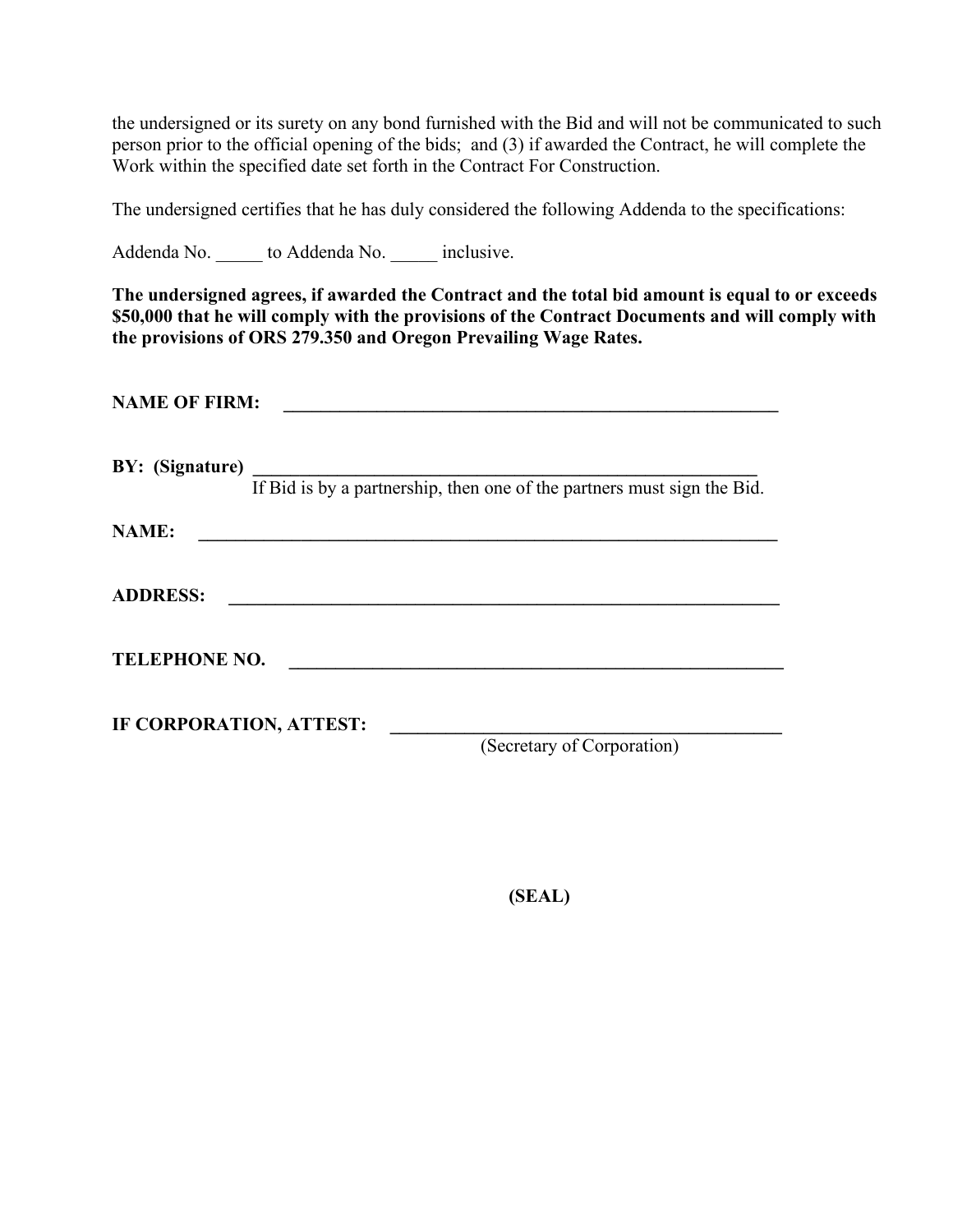# **CONTRACTOR'S TAX IDENTIFICATION NO.: \_\_\_\_\_\_\_\_\_\_\_\_\_\_\_\_\_\_\_\_\_\_\_\_\_\_**

### **CONTRACTOR'S BUILDER'S BOARD NO.: \_\_\_\_\_\_\_\_\_\_\_\_\_\_\_\_\_\_\_\_\_\_\_\_\_\_\_\_\_\_**

### **CONTRACT FOR CONSTRUCTION**

This Agreement is dated as of this \_\_\_\_\_\_\_- day of \_\_\_\_\_\_\_\_in the year 2022 by and between the **City of Clatskanie**, herein after called OWNER, and:

 $\mathcal{L} = \{ \mathcal{L} = \{ \mathcal{L} \mid \mathcal{L} = \{ \mathcal{L} \mid \mathcal{L} = \{ \mathcal{L} \mid \mathcal{L} = \{ \mathcal{L} \mid \mathcal{L} = \{ \mathcal{L} \mid \mathcal{L} = \{ \mathcal{L} \mid \mathcal{L} = \{ \mathcal{L} \mid \mathcal{L} = \{ \mathcal{L} \mid \mathcal{L} = \{ \mathcal{L} \mid \mathcal{L} = \{ \mathcal{L} \mid \mathcal{L} = \{ \mathcal{L} \mid \mathcal{L} = \{ \mathcal{L} \mid \mathcal{L} =$ 

hereinafter called CONTRACTOR)

The OWNER and CONTRACTOR, in consideration of the mutual covenants set forth, agree as follows:

### **Article 1 – Work**

The Contractor shall complete all Work specified or indicated in the Contract Documents:

### **CITY OF CLATSKANIE**

### **SW TICHENOR STREET PAVEMENT OVERLAY**

The Work is generally described as follows:

- Selected areas of surface and base repair.
- Asphalt Concrete Pavement (ACP) installation

#### **Article 2 – Engineer**

The Project has been designed by the Clatskanie Public Works Director/City Engineer, who is hereinafter called ENGINEER and who will assume all duties and responsibilities and will have the right and authority assigned to ENGINEER in the Contract Documents in connection with completion of the Work in accordance with the Contract Documents.

#### **Article 3 – Contract Time**

- 3.1 The Work on the Project will be completed no later than September 15, 2022 and ready for payment in accordance with Paragraph 14.07 of the GENERAL CONDITIONS..
- 3.2 Liquidated Damages: OWNER and CONTRACTOR recognize that time is of the essence of this Agreement and that the OWNER will suffer financial loss if the Work is not completed on the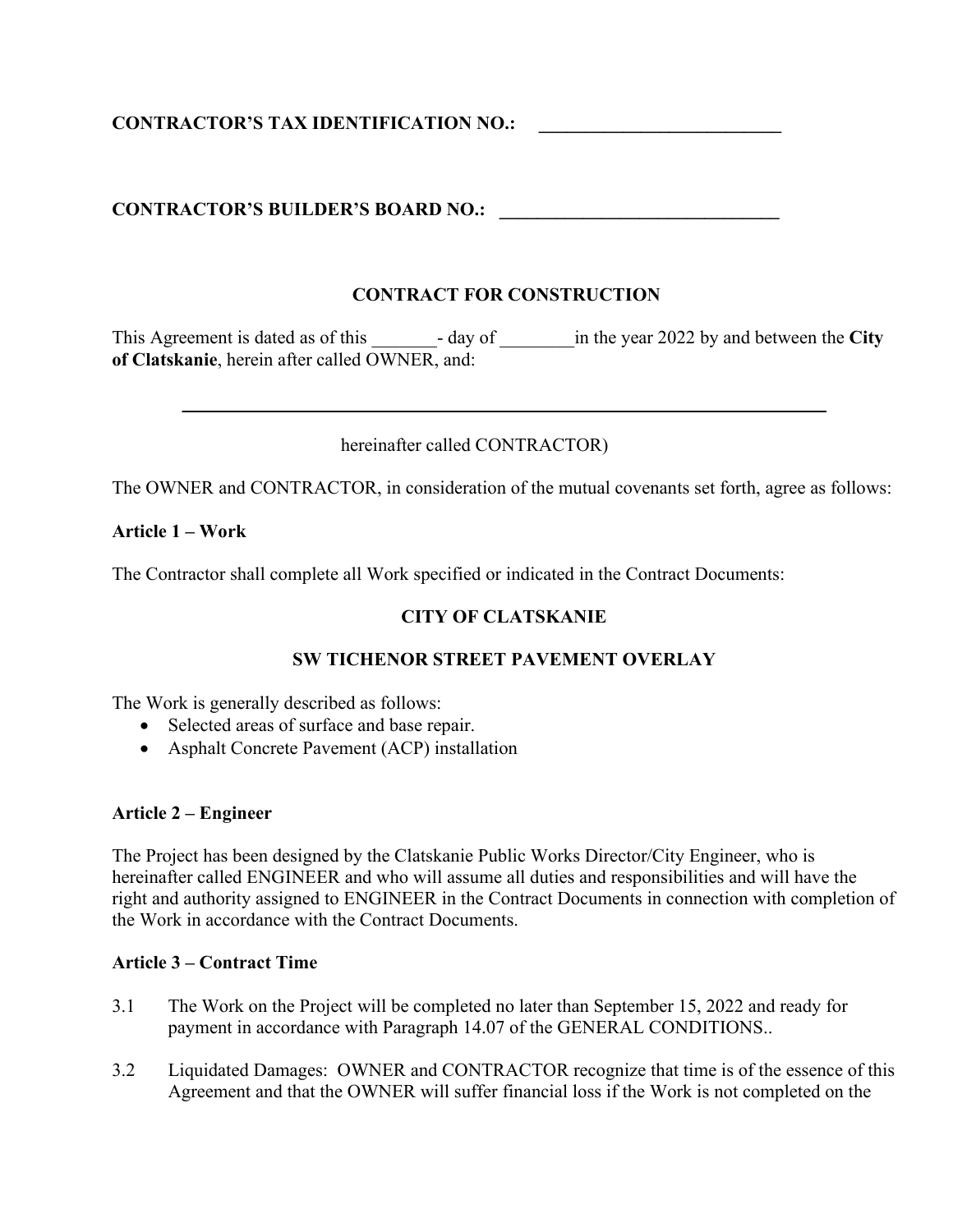date specified in Paragraph 3.1 above, plus any extensions thereof allowed in accordance with Article 12 of the General Conditions. They also recognize the delays, expense, and difficulties involved in proving in a legal preceding the actual loss suffered by OWNER if the Work is not completed on time.

Accordingly, instead of requiring any such proof, OWNER and CONTRACTOR agree that as liquidated damages for delay (but not as a penalty) CONTRACTOR shall pay OWNER or the OWNER may withhold from amounts due the CONTRACTOR, Three Hundred Dollars (\$300.00) for each day that expires after the date specified in Paragraph 3.1 above for completion until the Work is finally complete.

### **Article 4 – Contract Price**

The City shall pay the Contractor for performance of the work in accordance with the Contract Documents in current funds by check in an amount totaling:

as shown on the Bid Proposal.

# **Article 5 – Payment Procedures**

CONTRACTOR shall submit Applications for Payment in accordance with Article 14 of the General Conditions. Applications for Payment will be processed by ENGINEER as provided in the General Conditions.

- 5.1 Progress Payments: OWNER shall make progress payments on account of the Contract Price on the basis of CONTRACTOR'S Applications for Payment as recommended by ENGINEER, on or about the 25th day of each month during construction as provided below. All progress payments will be on the basis of the progress of the Work measured by the schedule of values provided for in Paragraph 14.01 of the General Conditions.
- 5.2 Final Payment: Upon final completion and acceptance of the Work in accordance with Paragraph 14.07 of the General Conditions, OWNER shall pay the remainder of the value of the Contract Work completed, as recommended by ENGINEER as provided in said Paragraph 14.07.

# **Article 6 – Interest**

All monies not paid when due, shall bear interest at the maximum rate allowed by law at the place of the Project, when requested in accordance with ORS 279.

# **Article 7 – Contractor's Representations**

In order to induce the OWNER to enter into this Agreement, CONTRACTOR makes the following representation: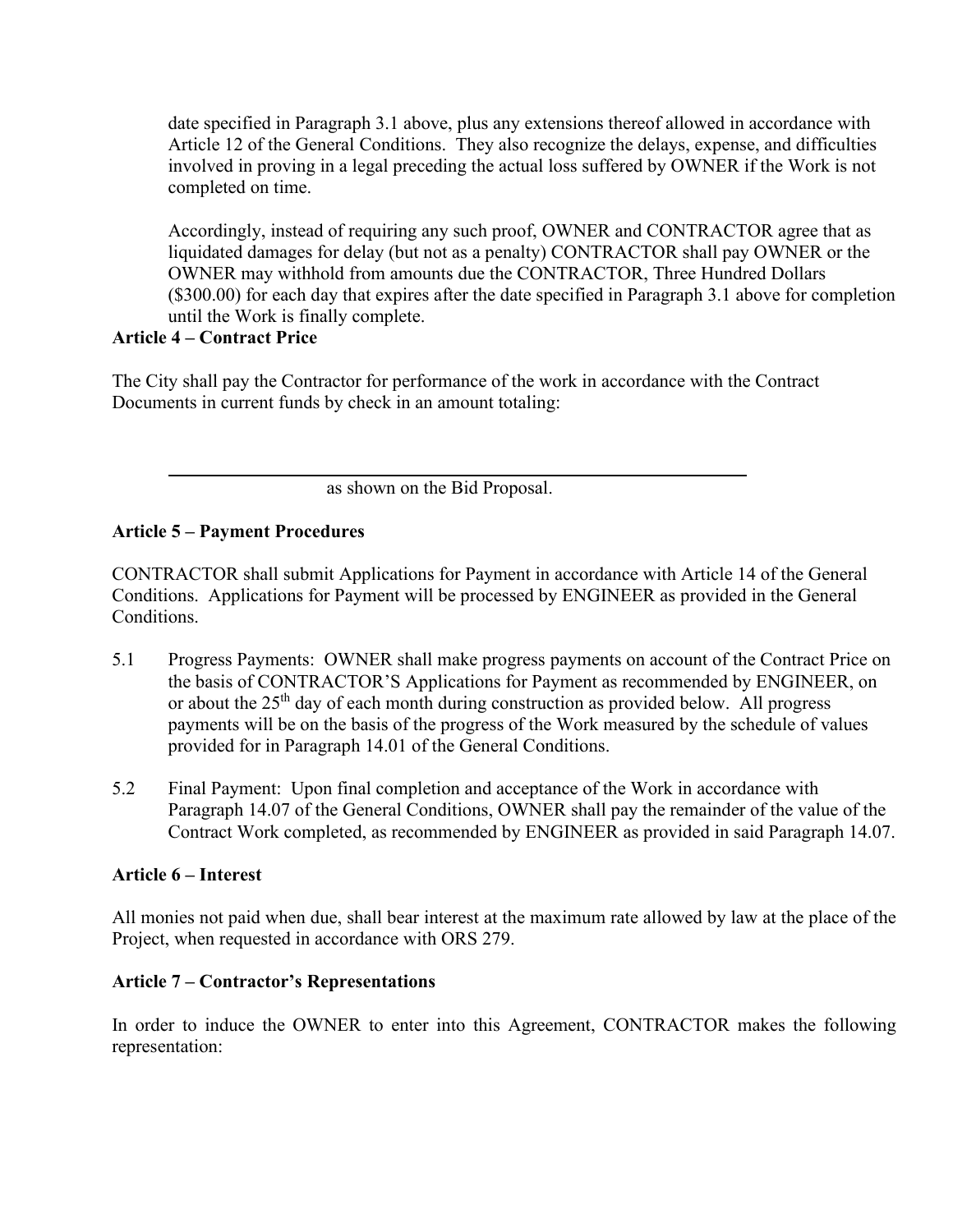- 7.1 CONTRACTOR has familiarized himself with the nature and extent of the Contract Documents, work, locality, and with all local conditions and federal, state, and local laws, ordinances, rules, and regulations that in any manner may affect cost, progress, or performance of the Work.
- 7.2 CONTRACTOR has studied carefully all reports of investigations and tests of subsurface and latent physical conditions at the site that may affect cost, progress, or performance of the Work which were relied upon by the ENGINEER in the preparation of the plans and specifications and which have been identified in the Supplementary General Conditions.
- 7.3 CONTRACTOR has made or caused to be made examinations, investigations, and tests of such reports and related data in addition to those referred to in Paragraph 7.2 as he deems necessary for the performance of the Work at the Contract Price, within the Contract Time, and in accordance with the other terms and conditions of the Contract Documents; and no additional examinations, investigations, tests, reports, or similar data are or will be required by CONTRACTOR for such purposes.
- 7.4 CONTRACTOR has correlated the results of all such observations, examinations, investigations, tests, reports, and data with the terms and the conditions of the Contract Documents.
- 7.5 CONTRACTOR has given ENGINEER written notice of all conflicts, errors, or discrepancies that he has discovered in the Contract Documents and the written resolution thereof by ENGINEER is acceptable to the CONTRACTOR.

# **Article 8 – Contract Documents**

- 8.1 This Agreement.
- 8.2 Exhibits to this Agreement (as attached if applicable).
- 8.3 Notice of Award.
- 8.4 General Conditions of the Construction Contract.
- 8.5 Supplementary Conditions.
- 8.6 Technical Specifications
- 8.7 Project Plan (1 sheet) bearing the following general title: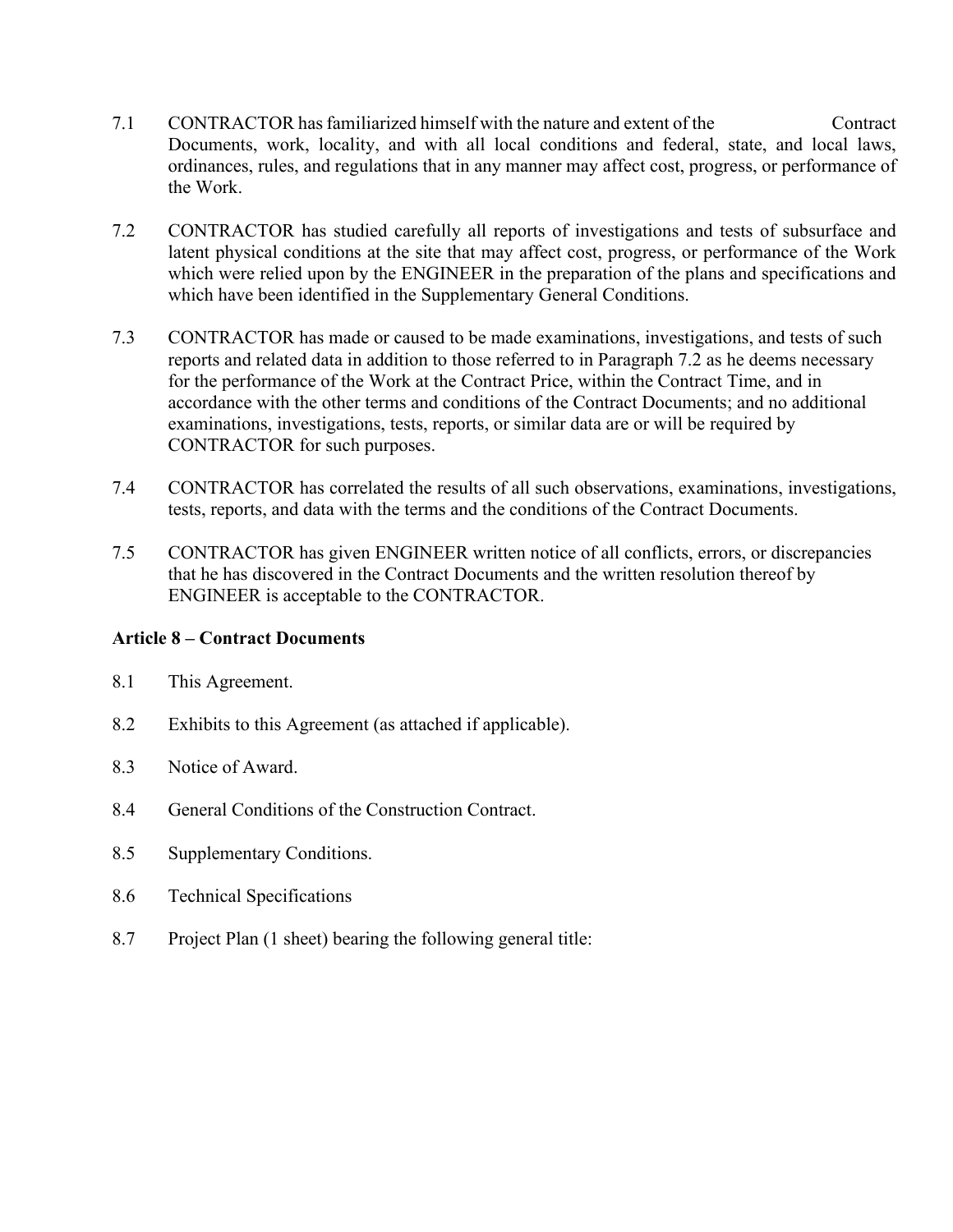# **CITY OF CLATSKANIE**

# **SW TICHENOR STREET PAVEMENT OVERLAY**

- 8.8 Addenda Numbers to inclusive, if applicable.
- 8.9 CONTRACTOR'S Bid.
- 8.10 Construction and Performance Bonds/Insurance Certificates
- 8.11 Any modification, including Change Orders, duly delivered after execution of the Agreement.

There are no Contract Documents other than those listed above in this Article 8. The Contract Documents may only be altered, amended, or repealed by a modification as defined in Section 1 of the General Conditions.

### **Article 9 – Bureau of Labor and Industries (BOLI) Requirements**

- 9.1 OWNER shall pay a fee equal to one-tenth of one percent (.001) of the price of the contract to: Contract Fee Section, Prevailing Wage Rate Unit, Bureau of Labor and Industries, 800 NE Oregon Street #1045, Portland, OR 97232.
- 9.2 If the contract amount exceeds \$100,000 CONTRACTOR shall file a \$30,000.00 public works bond with the Construction Contractors Board (CCB) before beginning work on the project. The public works bond shall remain in effect continuously and covers all public works projects worked on for the duration of the bond. If the contract amount is less than \$100,000, the CONTRACTOR shall give written notice to the OWNER that they have elected not to file a Public Works Bond for the project.
- 9.3 If the bid amount equals or exceeds \$50,000, minimum payment to all workers on this project shall be as stated in **PREVAILING WAGE RATES FOR PUBLIC WORKS CONTRACTS IN OREGON** effective as of the date of advertisement for solicitation of bids. The current Prevailing Wage Rate Book, Wage Rate Maps, and other forms and publications are available online at www.oregon.gov/BOLI/WHD/PWR/pages/index.aspx. If these rates are not paid for labor or services, OWNER shall withhold the amount from payments due CONTRACTOR. Daily, weekly, holiday, and weekend overtime rates shall be paid as per the publication.
- 9.4 All aspects of the current BOLI regulations must be complied with for the duration of the project.

# **Article 10 – Miscellaneous**

10.1 Terms used in this Agreement which are defined in Article 1 of the General Conditions, shall have the meaning indicated in the General Conditions.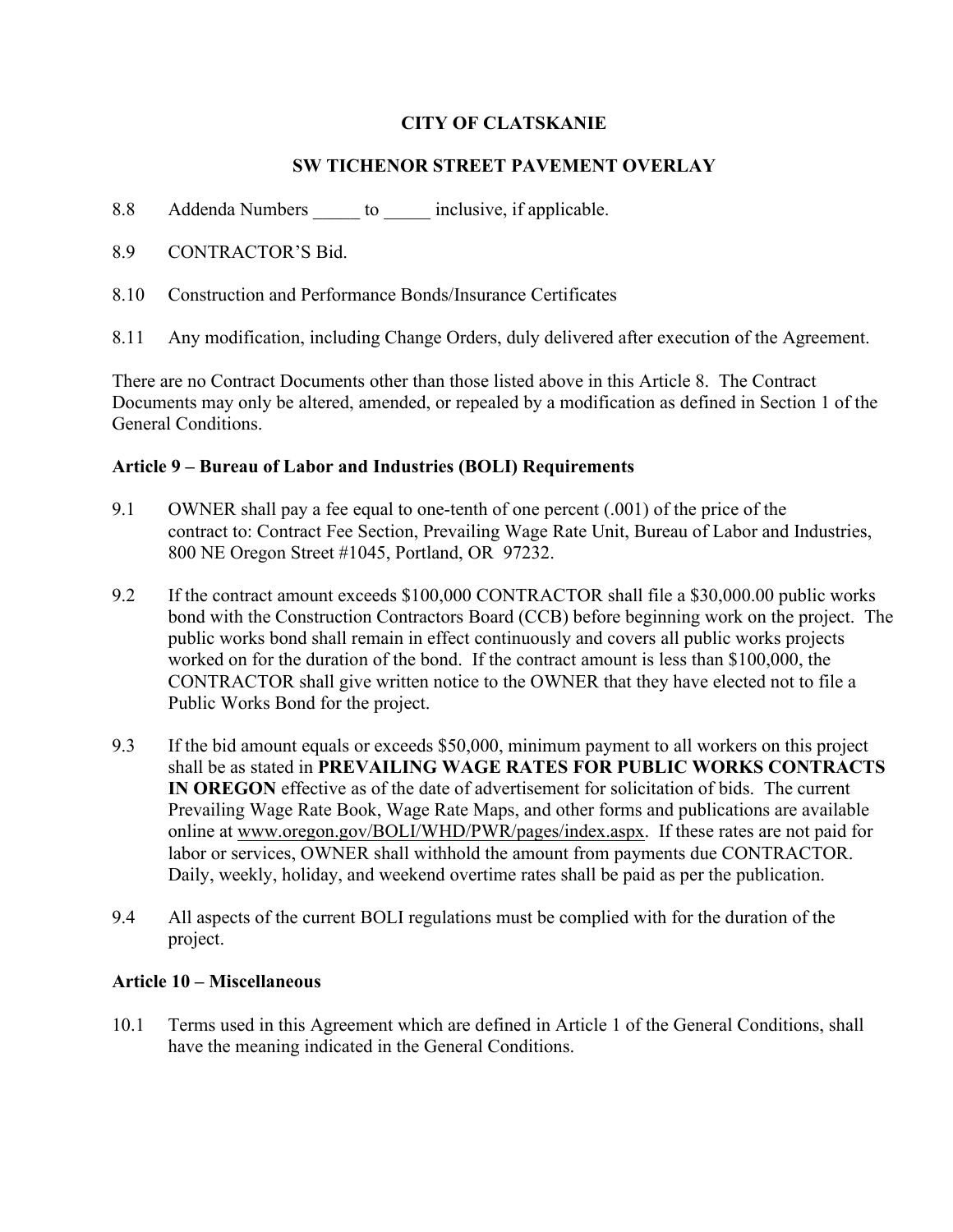- 10.2 No assignment by a party hereto of any rights under or interests in the Contract Documents will be binding on another party hereto without the written consent of the party sought to be bound; and specifically by, without limitation, moneys that may become due and moneys that are due may not be assigned without such consent (expect to the extent that the effect of this restriction may be limited by law), and unless specifically stated to the contrary in any written consent to an assignment, no assignment will release or discharge the assignor from any duty or responsibility under the Contract Documents.
- 10.3 OWNER and CONTRACTOR each binds itself, its partners, successors, assigns, and legal representatives to the party hereto, its partners, successors, assigns, and legal representatives in respect to all covenants, agreements, and obligations contained in the Contract Documents.
- 10.4 In the event a suit, arbitration, or legal action is required by the OWNER or the CONTRACTOR to enforce any provisions of this Agreement, the prevailing parties shall be entitled to all reasonable costs and reasonable attorney's fees upon trial or subsequent appeal.

IN WITNESS WHEREOF, the parties hereto have signed three (3) counterparts of this Agreement. This Agreement takes effect on \_\_\_\_\_\_\_\_\_\_\_\_\_\_\_\_\_\_\_.

City of Clatskanie 75 South Nehalem Street P.O. Box 9 Clatskanie, OR 97016

 $BY:$ 

City Manager

**CONTRACTOR:** 

ADDRESS:

BY: \_\_\_\_\_\_\_\_\_\_\_\_\_\_\_\_\_\_\_\_\_\_\_\_\_\_\_\_\_\_\_\_\_\_\_

(Owner or Authorized Agent)

ATTEST: \_\_\_\_\_\_\_\_\_\_\_\_\_\_\_\_\_\_\_\_\_\_\_\_\_\_\_\_\_\_\_

 **(Corporate Seal, if applicable)**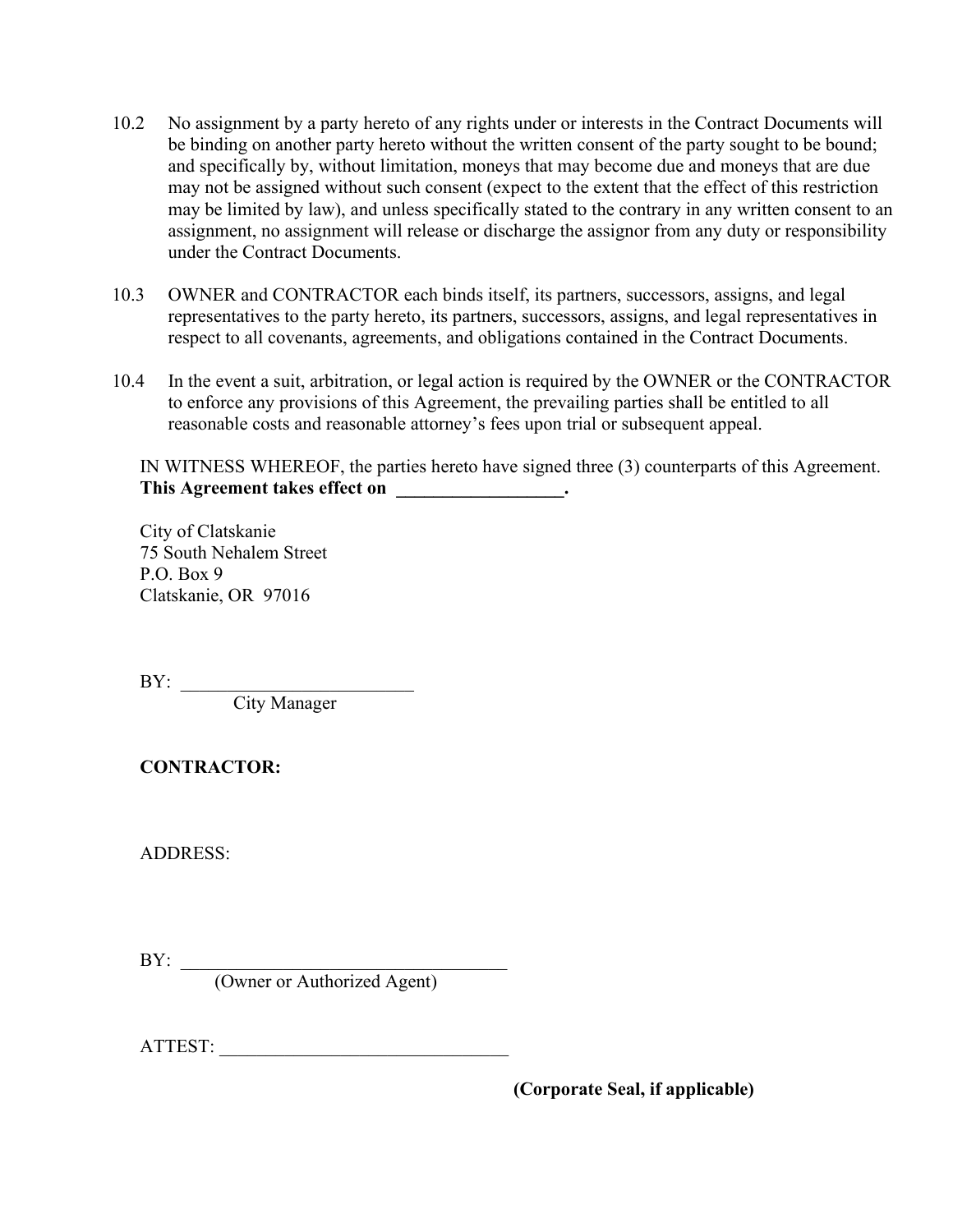### **SUPPLEMENTARY GENERAL CONDITIONS**

The following Supplementary General Conditions modify, change, and delete from or add to the Standard General Conditions of the Construction Contract, EJCD C-700 (2007 Edition). Where any Article of the General Conditions is modified, or any Paragraph, Subparagraph, or Clause thereof is modified or deleted by these supplements, the unaltered provisions of that Article, Paragraph, Subparagraph, or Clause shall remain in effect.

Article 18 – Supplementary Conditions

18.1 Article 2 – Preliminary Matters

Delete 2.3 and insert: The Contract must be completed on or before September 15, 2022.

Delete 2.05 – 3 and insert: Before the Agreement is signed by the OWNER, the CONTRACTOR shall deliver to OWNER, with a copy to ENGINEER, certificates (and other evidence of insurance requested by OWNER) which CONTRACTOR is required to purchase and maintain in accordance with Paragraphs 5.03 and 5.04, and OWNER shall deliver to CONTRACTOR certificates (and other evidence of insurance requested by CONTRACTOR) which OWNER is required to purchase and maintain in accordance with Paragraphs 5.06 and 5.07.

18.2 Article 5 – Bonds and Insurance

Add to 5.04: CONTRACTOR shall purchase and maintain the insurance required by Paragraph 5.04 in a minimum amount of \$2,000,000, combined single limit. The insurance certificate shall include the OWNER and ENGINEER as an additional insured.

Add to 5.06: Notwithstanding the provisions of this Paragraph 5.06, the CONTRACTOR shall purchase, maintain, and pay for the insurance required by this Paragraph 5.06.

Add 5.11: The CONTRACTOR, its subcontractors, if any, and all employees under this Contract are subject to employers under the Oregon Workers' Compensation Law, and shall comply with ORS 656.017, which requires them to provide worker's compensation coverage for all their subject workers. If the CONTRACTOR has the assistance of other persons in the performance of the Contract, the CONTRACTOR agrees to qualify and remain qualified for the term of this Contract as a direct responsibility employer under ORS 656.407 or as a contributing employer under ORS 656.411. If the CONTRACTOR performs this Contract without assistance of any other persons, the signing of this Contract shall constitute the declaration of independent contractor status provided in ORS 656.029 (2).

Add 5.12: The CONTRACTOR shall comply with the Employment Division Laws of the State Of Oregon.

18.3 Article 6 – Contractor's Responsibilities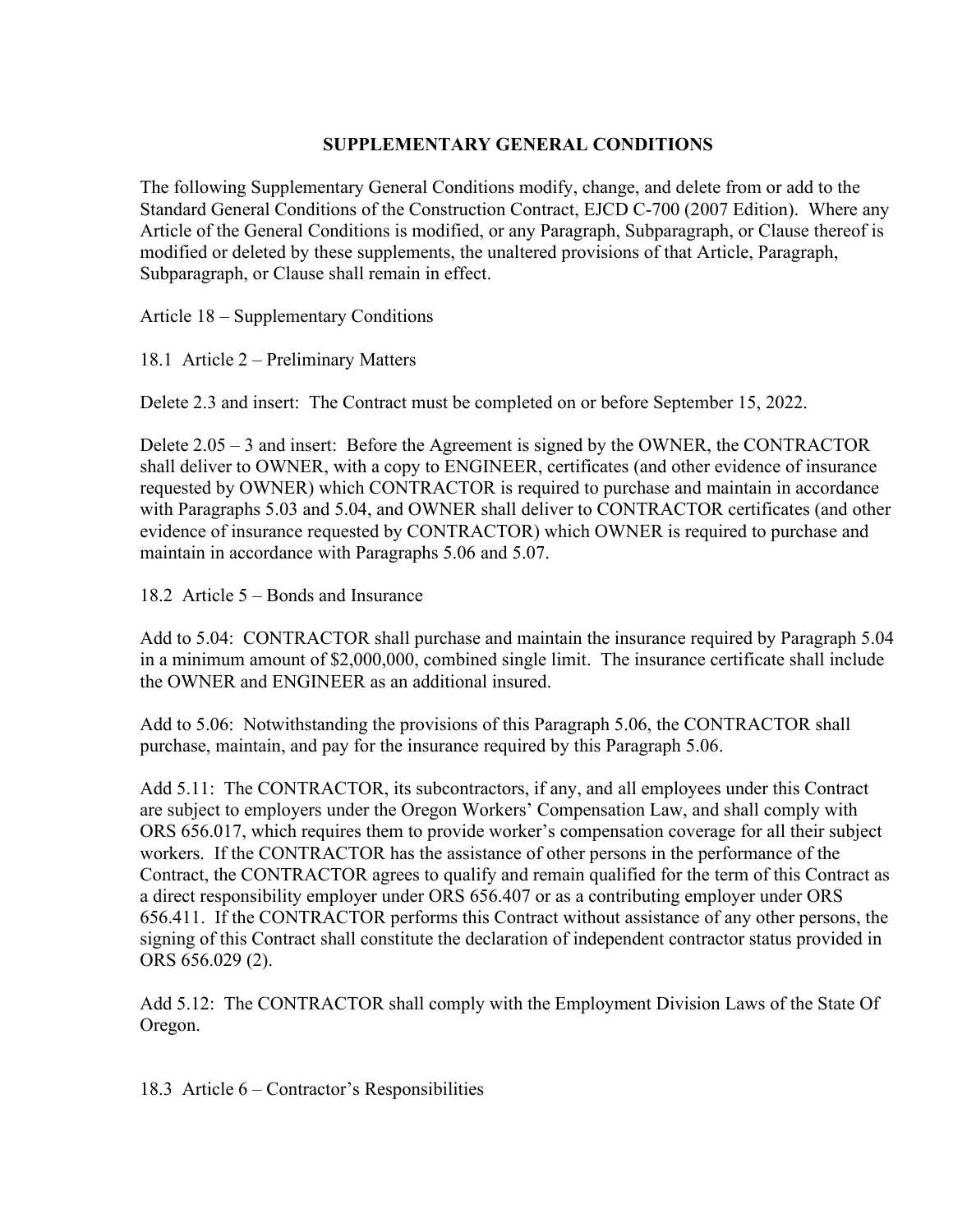Delete  $6.20 - A$  and insert: To the fullest extent permitted by law, CONTRACTOR shall defend, indemnify, and hold harmless The OWNER and the ENGINEER and their officers, commissioners, agents, and employees from and against all claims, damage losses, and expenses incidental to the investigation and defense thereof, arising out of or based upon damage or injuries to persons or property caused by errors, omissions, fault, or negligence of the CONTRACTOR, any subcontractor, anyone directly or indirectly employed by them, or anyone whose acts may be liable, regardless or whether or not it is caused, in part, by a party indemnified hereunder.

18.4 Article 10 – Changes In The Work

Add to 10.01: A Change Order signed by the CONTRACTOR is his agreement that the adjustment of Contract Time and /or Contract Price constitutes payment in full for all Change Order items and effects, including the impact of the Change Order on the balance of the Work to be accomplished.

18.5 Article 12 – Change Of Contract Price

Delete 12.01 – A – 1

18.6 Article 14 – Payments To Contractor And Completion

Delete the first sentence of  $14.02 - A - 1$  and insert: At least ten (10) days before each payment falls due, (but not more than twice a month), CONTRACTOR shall submit to ENGINEER for review, an Application for Payment, filled out and signed by CONTRACTOR, covering the Work completed as of the date of the application and accompanied by such supporting documentation as is required by the Contract Documents and also as ENGINEER may reasonably require.

Delete the first sentence of  $14.02 - B - 1$  and insert: ENGINEER will, within seven (7) days after receipt of each Application for Payment, either indicate in writing a recommendation for payment and present the Application to OWNER, or return the Application to CONTRACTOR, indicating in writing ENGINEER'S reasons for refusing to recommend payment.

Add to  $14.02 - B - 1$ : Within twenty-one (21) days after presentation of the Application For Payment with ENGINEER'S recommendation, the amount recommended will (subject to the provisions of the last sentence of Paragraph 14.07) become due and when due, will be paid by OWNER to CONTRACTOR.

18.7 State of Oregon Public Contract Requirements

18.7.1 CONTRACTOR shall:

- 1. Make payment promptly, as due, to all persons supplying to such CONTRACTOR labor or material for the prosecution of the Work provided in this Agreement.
- 2. Pay all contributions or amounts due the Industrial Accident Fund from such CONTRACTOR or Subcontractor incurred in the performance of this Agreement.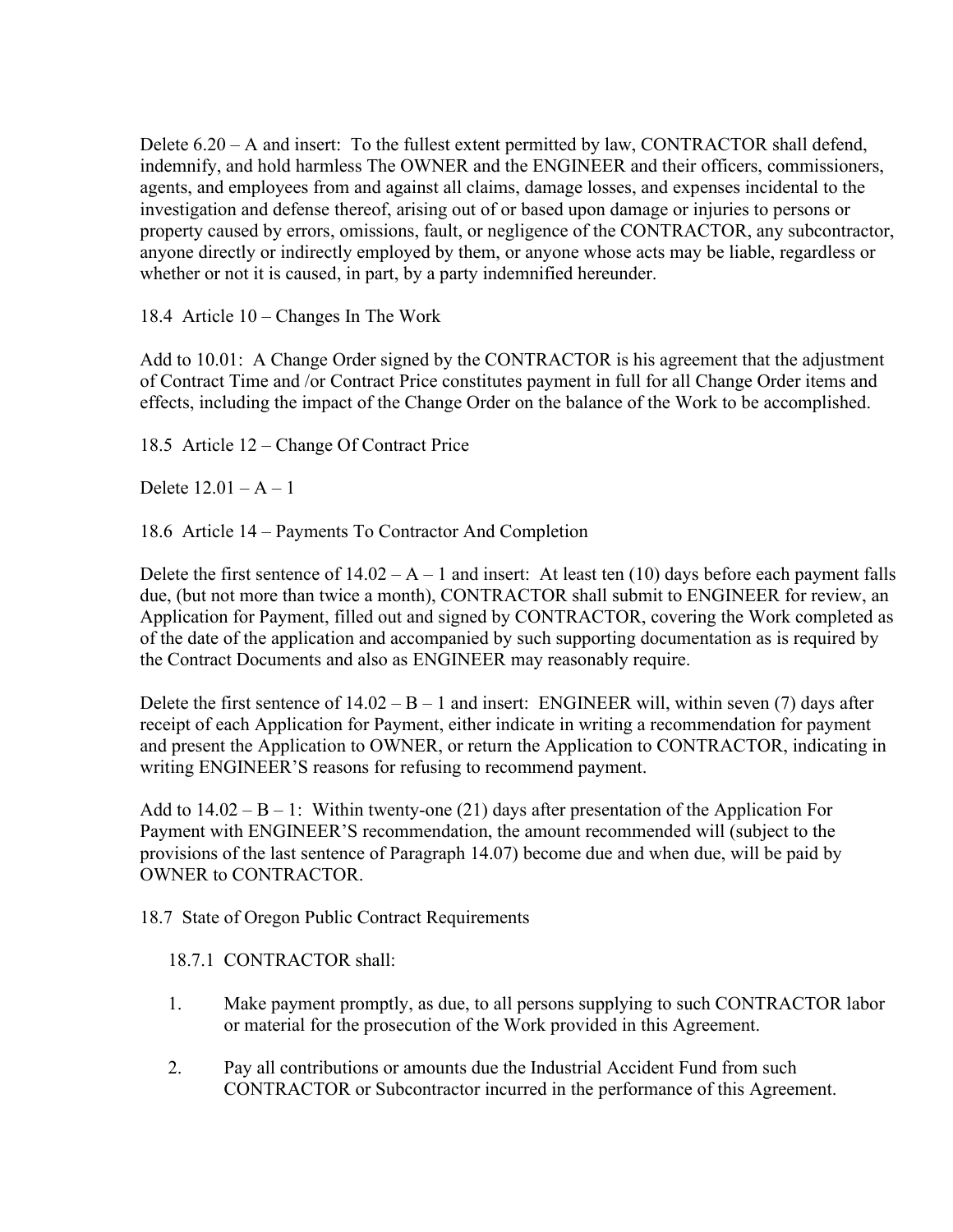- 3. Not permit any lien or claim to be filed or prosecuted against the OWNER on account of any labor or material furnished.
- 4. Pay to the Oregon Department of Revenue all sums withheld from employees pursuant to ORS 316.167
- 18.7.2 If CONTRACTOR fails, neglects, or refuses to make prompt payment of any claim for labor or services furnished to a CONTRACTOR or a subcontractor by any person in connection with this Agreement, as such claim becomes due, the proper officer representing the OWNER may pay such claim to the person furnishing the labor or services and charge the amount of the payment against funds due or to become due the CONTRACTOR by reason of this Agreement.
- 18.7.3 No person shall be employed for more than eight (8) hours in any one day, or more than forty (40) hours in one week, except in cases of necessity, emergency, or where the public policy absolutely requires it, and in such cases, except in cases of contracts for personal services defined in ORS 279.051, the laborer shall be paid at least time and one half pay for all overtime in excess of eight (8) hours a day and for work performed on Saturday and on any legal holiday specified in ORS 279.334. In the case of contracts for personal services as defined in ORS 279.051, laborers shall be paid at least time and one half for all overtime worked in excess of 40 hours in any one week, except for individuals who are excluded under ORS 653.010 to 653.261 or under 29 USC Section 210 to 209 from receiving overtime.
- 18.7.4 CONTRACTOR shall promptly, as due, make payment to any person or partnership or association or corporation, furnishing medical, surgical, and hospital care or other needed care and attention, incident to sickness or injury, to the employees of such CONTRACTOR, of all sums which CONTRACTOR agrees to pay for such services and all moneys and sums which CONTRACTOR collected or deducted from the wages of employees pursuant to any law, contract, or agreement for the purpose of providing for such service.
- 18.8 Interest of OWNER'S Employees or Other Public Officials

No member of or delegate to the Congress of the United States, or member, officer, or employee of the OWNER, or its designees or agents, no members of the governing body of the City in which the Project is located during his or her tenure or for one year thereafter, shall have any interest, direct or indirect, in this Agreement or any subcontract, or the proceeds thereof. The CONTRACTOR shall incorporate, or cause to be incorporated, in all subcontracts a provision prohibiting such interest.

18.9 Safe Employment Acts

The CONTRACTOR is responsible for compliance with State and Federal safety and health acts, ORS 654.001 et. seq., and 29 U.S.C. 651 et. seq., and the regulations promulgated thereunder.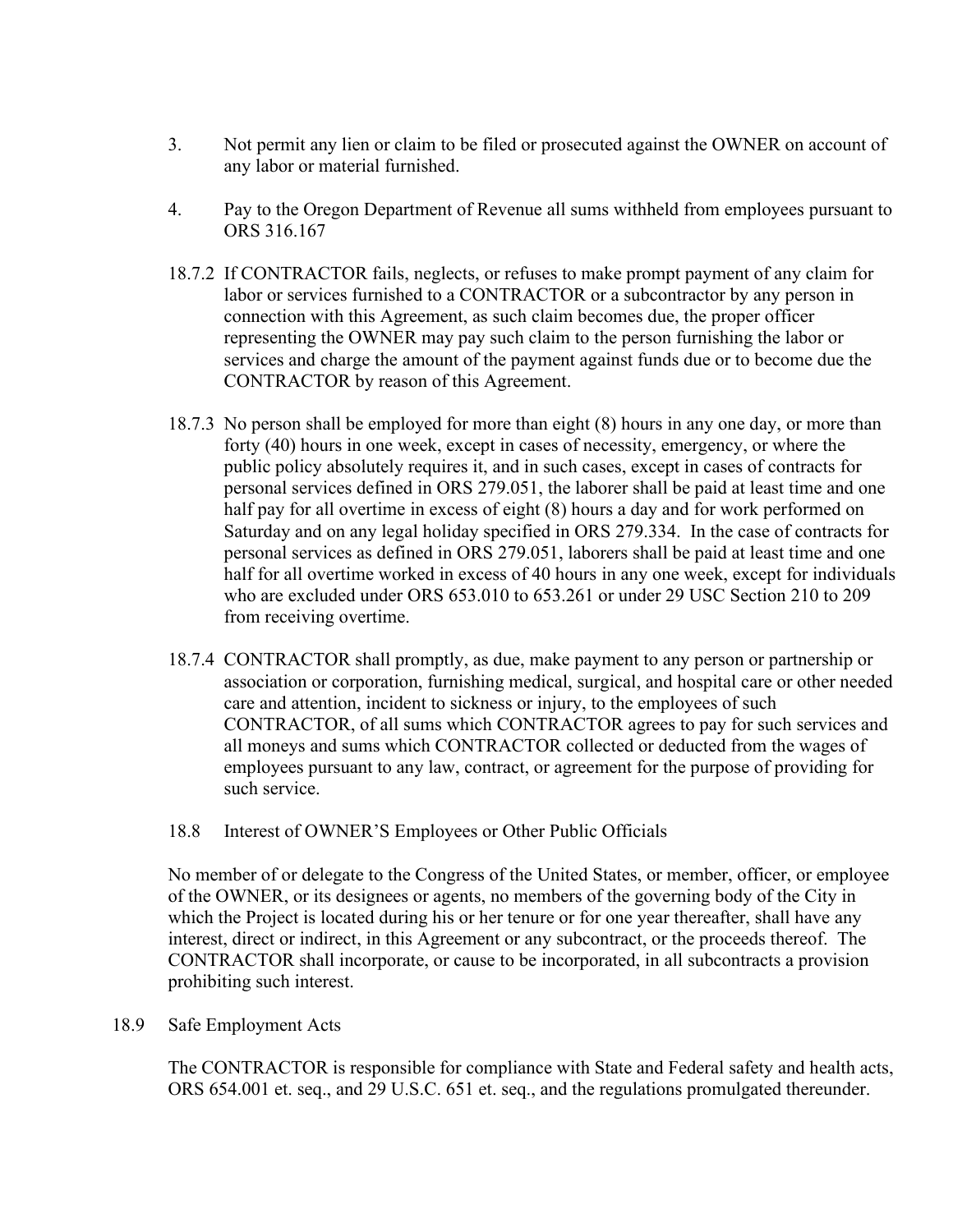# **TECHNICAL SPECIFICATIONS**

## Section 1 – General Provisions

# 1.1 General

The CONTRACTOR shall furnish all labor, materials, and equipment necessary to complete the Work in all respects as shown on the plans and specified herein and under the terms of the Contract. Any labor, equipment, or materials not specifically addressed in the pay items on the Bid Proposal but are required for the completion of that pay item are to be included in the bid for that pay item.

#### 1.2 Abbreviations

| <b>AASHTO</b> | American Association of State Highway and Transportation Officials |
|---------------|--------------------------------------------------------------------|
| ACI           | American Concrete Institute                                        |
| <b>AGC</b>    | <b>Associated General Contractors</b>                              |
| AIA           | American Institute of Architects                                   |
| <b>AISC</b>   | American Institute of Steel Construction                           |
| AISI          | American Iron and Steel Institute                                  |
| ANSI          | American National Standards Institute                              |
| <b>APWA</b>   | <b>American Public Works Association</b>                           |
| <b>ASCE</b>   | American Society of Civil Engineers                                |
| <b>ASME</b>   | American Society of Mechanical Engineers                           |
| <b>ASTM</b>   | American Society for Testing and Materials                         |
| <b>AWPA</b>   | <b>American Wood Preservatives Association</b>                     |
| AWS           | <b>American Welding Society</b>                                    |
| <b>AWWA</b>   | <b>American Water Works Association</b>                            |
| <b>CRSI</b>   | <b>Concrete Reinforcing Steel Institute</b>                        |
| <b>DEQ</b>    | Department of Environmental Quality                                |
| <b>EPA</b>    | <b>Environmental Protection Agency</b>                             |
| <b>FHWA</b>   | Federal Highway Administration                                     |
| <b>ITE</b>    | Institute of Traffic Engineers                                     |
| ЛC            | Joint Industry Conference of Hydraulic Manufacturers               |
| <b>NEC</b>    | National Electric Code                                             |
| <b>NEMA</b>   | National Electrical Manufacturers Association                      |
| <b>NSF</b>    | National Science Foundation                                        |
| ODOT          | Oregon Department of Transportation                                |
| <b>ORS</b>    | <b>Oregon Revised Statutes</b>                                     |
| <b>OSHA</b>   | Occupational Safety and Health Administration                      |
| <b>OSHD</b>   | Oregon State Highway Division                                      |
| <b>PCA</b>    | <b>Portland Cement Association</b>                                 |
| <b>UBC</b>    | Uniform Building Code                                              |
| UL            | Underwriter's Laboratories, Inc.                                   |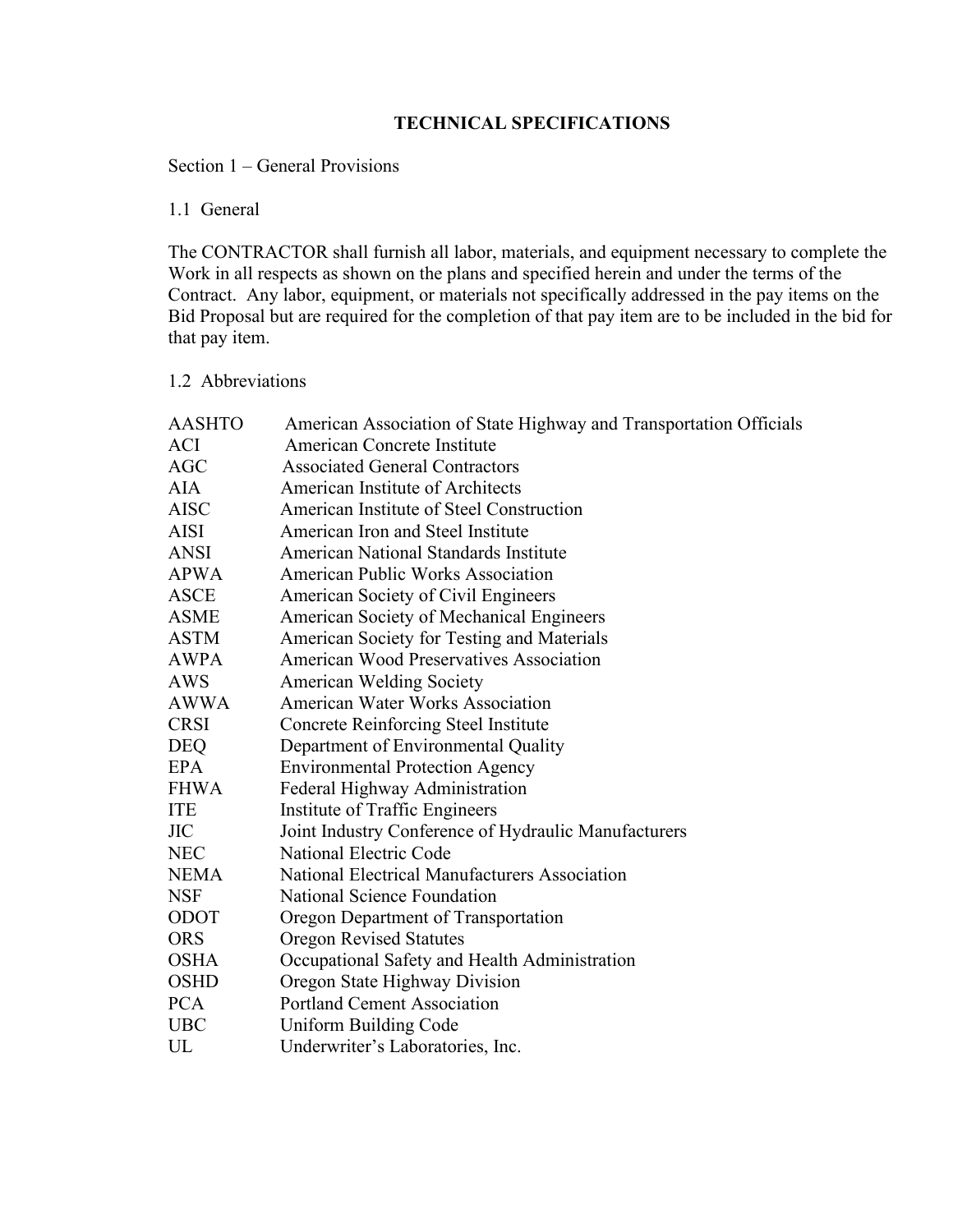#### 1.3 Layout

The OWNER will perform a walk through of the Project and assist the CONTRACTOR with the location and layout of the construction Work.

CONTRACTOR shall provide OWNER as much advance notice as possible to provide assistance with the location and layout of the construction Work. At least five (5) days advance notice is required. No time extensions or damages will be approved because of Project layout delays unless the CONTRACTOR has provided at least five (5) days notice.

CONTRACTOR shall be responsible for replacement of all permanent reference points, stakes, monuments, and property corners if they are disturbed by the Work. Recorded boundary markers shall be replaced by a Registered Professional Land Surveyor licensed in Oregon. No permanent, recorded boundary markers shall be removed or disturbed without authorization from OWNER.

#### 1.4 Construction Progress

The intent of the Contract Documents is to ensure the systematic implementation of the Work with a minimum of public inconvenience. CONTRACTOR shall coordinate his work to minimize any inconvenience to private property owners.

CONTRACTOR shall have on the job, at all times, a qualified superintendent as his agent, who is capable of reading and understanding the Contract Documents and is thoroughly experienced in the type of work being performed. The superintendent shall be responsible for the progress of the Work and the CONTRACTOR'S operations.

CONTRACTOR shall be responsible for cooperation with other utilities and any other contractors, which might be employed by the OWNER on the Project.

CONTRACTOR is responsible for maintenance of all streets, roads, and construction sites within which the Work is done until final acceptance of the Work by the OWNER. All cleanup and site restoration shall be accomplished concurrently with construction. CONTRACTOR shall ensure that no debris, materials, or waste is left on the site following completion of the Work.

At the end of each working day, all open excavations shall be backfilled, compacted, and capped with the specified materials. The streets and other adjacent property shall be clean and free of all construction debris on a daily basis. The construction debris shall be removed in trucks as excavation proceeds and not spoiled on the pavement adjacent to the Work. NO EXCEPTIONS shall be allowed. That portion of the excavation that will be the starting point of the Work for the next day may be covered with steel plates and barricaded and properly signed as per the latest edition of the "Manual on Uniform Traffic Control Devices".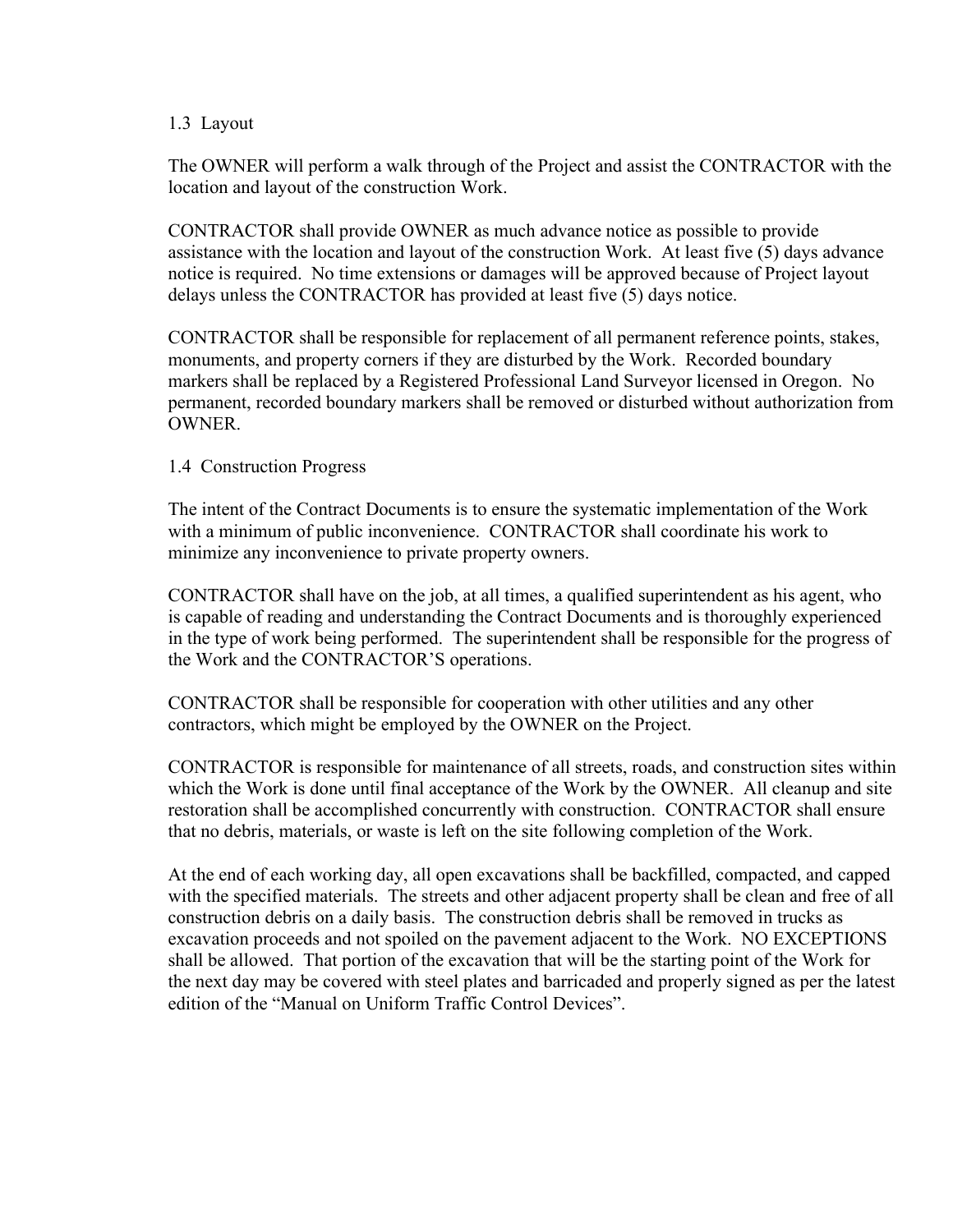#### 1.5 Public Responsibility

CONTRACTOR shall be fully informed on all federal and state laws and all local laws, ordinances, and regulations of bodies having jurisdiction or authority or which in any way might affect the conduct of the Work.

CONTRACTOR shall indemnify and protect the OWNER against any claim or liability arising from a violation of any law, ordinance, or regulation by himself, any subcontractor or employee of the CONTRACTOR or subcontractor.

CONTRACTOR shall obtain and pay for all licenses and permits and shall be responsible for all fees, taxes, or payments required for the lawful and due performance of the Work.

CONTRACTOR shall be solely responsible for any trespass on adjacent properties or injury thereto, resulting from his operations. All private property damaged by his operations shall be fully restored to pre-construction conditions.

Public safety and convenience shall be paramount in the CONTRACTOR'S operations and shall be provided for in a satisfactory manner. All laws, rules, ordinances, and regulations pursuant to traffic control, street closures, or highway encroachments shall be adhered to by the CONTRACTOR. CONTRACTOR shall perform his operations so as to minimize public and commercial inconvenience. Pedestrian traffic shall be permitted at all times.

Wherever and whenever a possible public hazardous situation shall occur, CONTRACTOR shall be responsible for whatever signing, barricades, or other safety precautions are necessary to protect the public and employees on the Project. Signs, barricades, and temporary traffic control devices and measures shall conform to the requirements of the "Manual on Uniform Traffic Control Devices for Streets and Highways", published by the U.S. Department of Transportation.

### Underground Utilities

All coordination with utilities, including water, sewer, electrical power, natural gas, television cable, telephone, and railroads shall be accomplished prior to the start of the Work. No extra costs for damages or delay will be approved as a result of the CONTRACTOR'S failure to contact utilities and to arrange the protection of the utilities' properties

Locations of underground utilities shown on the plans are approximate only. The CONTRACTOR is responsible for determining the exact location of each utility with the assistance of the utility companies and to properly account for the possible interference of the utilities' property with his operation.

In the event of an interruption of utility service through his operation, CONTRACTOR is solely responsible for repair costs and/or penalties accrued as a result of the interruption. CONTRACTOR shall provide continuous water and sewer service to all affected properties as practicable. All planned interruptions of OWNER'S utility services shall be coordinated with the OWNER on a minimum 48 hours written notice. Downtime shall be kept to a minimum.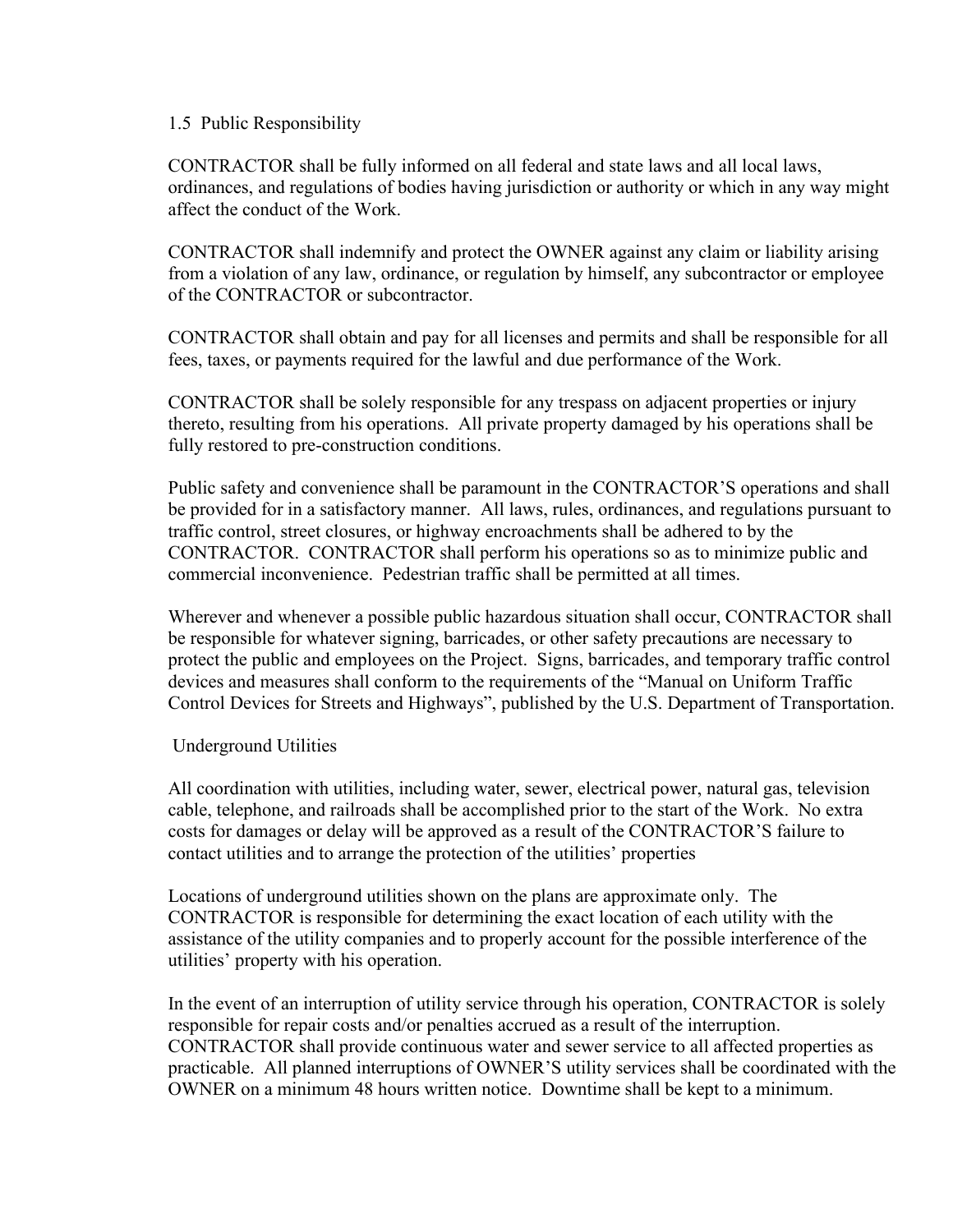#### 1.7 Warranty Period

All Work on all schedules shall be warranted for a period of one calendar year from the date of final acceptance of the Project.

1.8 Special Requirements

Flag persons shall be on-site to direct traffic at all times when through traffic is permitted across the work zone or when pedestrian access is impacted by the Work. NO EXCEPTIONS will be allowed.

CONTRACTOR is solely responsible for securing his own waste disposal site. Owner does not maintain any liability or responsibility for these materials. The waste spoil materials become the property of the CONTRACTOR.

1.9 Measurement and Payment

CONTRACTOR shall be compensated for proper placement of temporary traffic control devices and the use of flaggers as required on a lump sum basis. The Bid Item is No. 2 on the Bid Form and shall include all labor, material, and equipment required to place and move signs and other temporary traffic control devices and to flag traffic as required as per these specifications or when directed by the OWNER or ENGINEER.

Section 2 – Asphalt Concrete (ACP) Repair and Pavement Overlay

2.1 General

This section includes surface preparation of existing paved surfaces and installation of Asphalt Concrete Pavement (ACP) used for pavement repair and in compacted, two-inch overlays.

2.2 Materials

Tack Coat – Refer to Section 00730.11 in the **2015 edition** of the **Oregon Standard Specifications for Construction** as published by the Oregon Department of Transportation.

Asphalt Concrete Pavement (ACP) – Furnish a commercially available  $\frac{1}{2}$ " Dense ACP (Class C) as described in Section 00744 of the **Oregon Standard Specifications for Construction or equal as approved in advance by the ENGINEER prior to the commencement of construction.**

Sanitary Sewer Manhole Adjusting Ring – Furnish an approved riser for sanitary sewer manholes that requires grade adjustment due to the paving operation. Verify riser height and diameter prior to the overlay Work.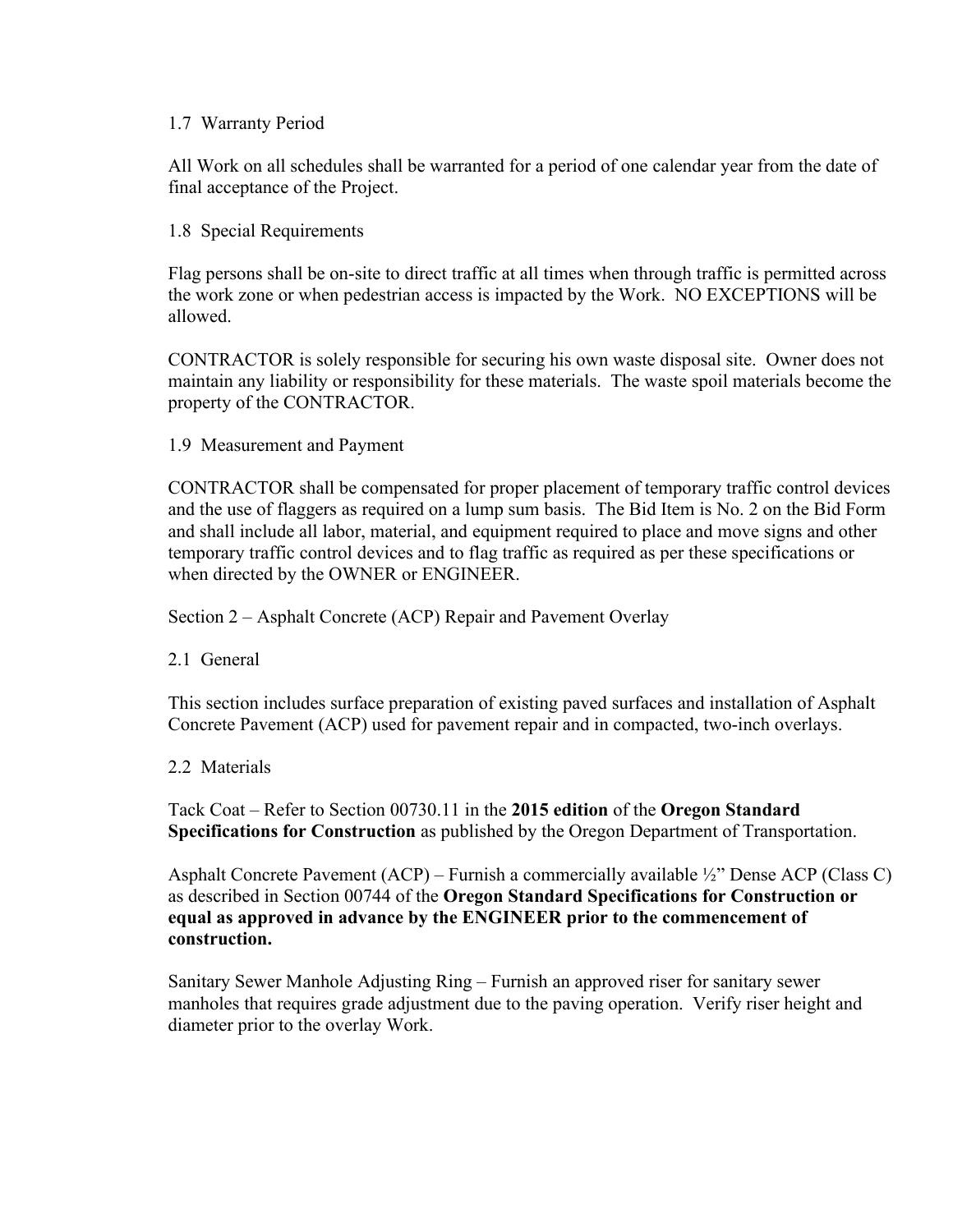Water Valve Box Adjustment – The City will loosen the pavement around each valve box and replace them as required. CONTRACTOR will be required to adjust the grade of the valve box during the paving operation.

### 2.3 Construction

Remove any vegetation and other debris in the pavement repair and overlay areas. Thoroughly broom sweep existing paved surfaces prior to application of tack coat.

Selected areas of pavement repair are identified and located throughout the job limits. Cold plane pavement remove identified surfaces to a depth of four inches and install two, compacted lifts of two inches each of ACP to grade.

Perform cold plane pavement removal on the job ends and at street intersections as shown on the plans. The removal at project ends shall be a transition of 2 inches to 0 inches in a length of approximately 25 to 40 feet.

Apply tack coat on existing paved surfaces as per the applicable parts of Section 00730 in the Oregon Standard Specifications for Highway Construction.

ACP overlay shall be installed as per the applicable parts of Section 00744 in the Oregon Standard Specifications for Highway Construction.

Adjust the sanitary sewer manhole covers and water valve boxes to the compacted finish grade of the ACP. OWNER is responsible for loosening the water valve boxes from existing surfaces prior to the start of the overlay operation. Water valve boxes may be adjusted with pry bars to the proper finish grade of the ACP.

Note that sections referred to in the 2015 edition of the **Oregon Standard Specifications for Construction** are available on-line at **www.oregon.gov/odot**.

2.4 Measurement and Payment

Furnishing and installation of tack coat is incidental to the placement of ACP.

Cold plane pavement removal shall include all labor, equipment, and material to perform the transition grinding at the job ends and intersections. This Work shall be measured on a square yard basis and is identified as Bid Item No. 3 on the Bid Form.

Pavement repair shall include all labor, equipment, and material to grind out identified areas located throughout the project limits, dispose of the grindings, and install 2, 2-inch compacted lifts of ACP. The Work shall be measured on a square foot basis. Note that the ACP used for this work shall be included in this bid item The Work is identified as Bid Item No.4 on the Bid Form.